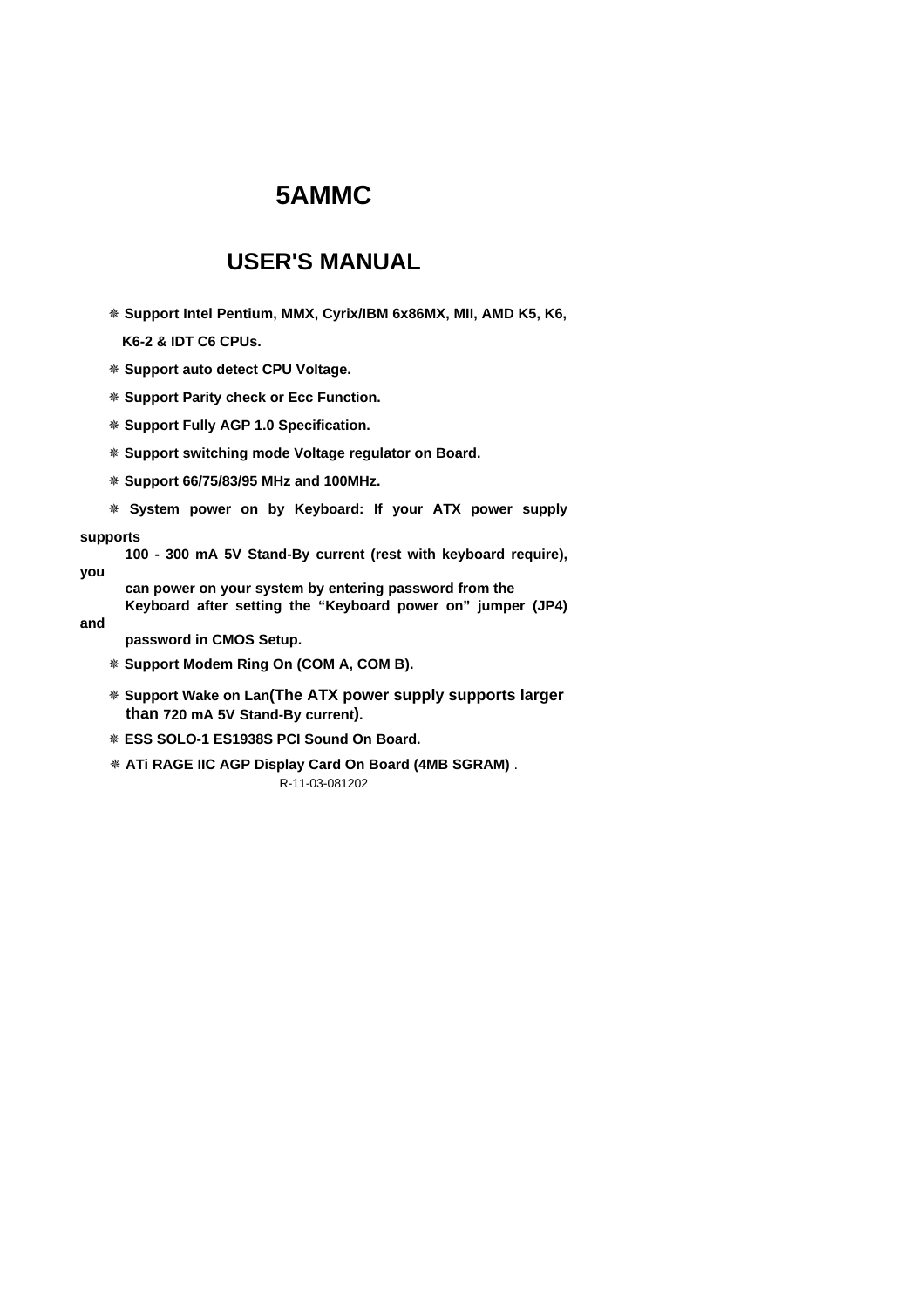**Pentium <sup>â</sup> Processor PCI - ISA BUS MAINBOARD REV. 1.1 Third Edition**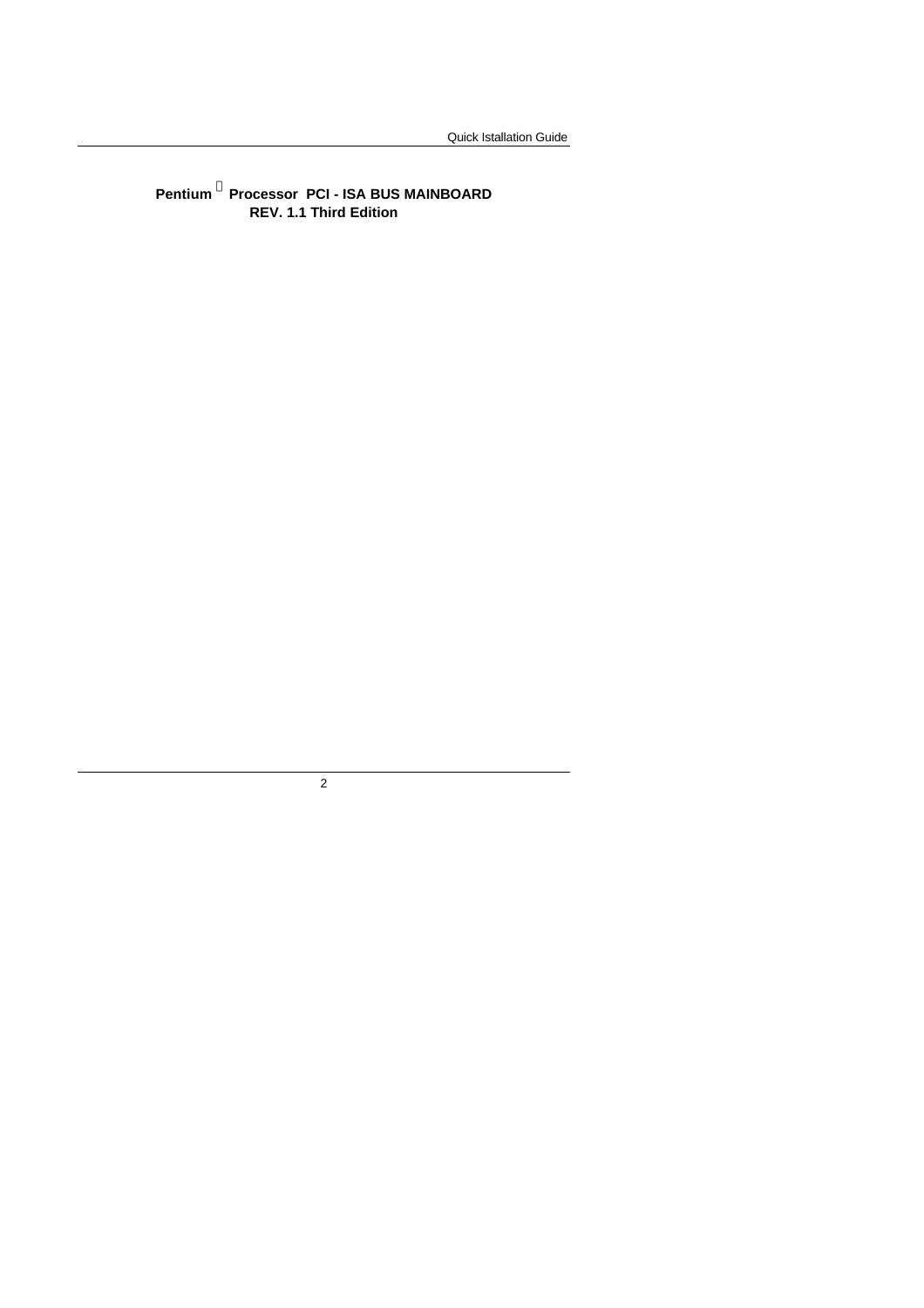The author assumes no responsibility for any errors or omissions which may appear in this document nor does it make a commitment to update the information contained herein.

ØTHIRD-PARTY BRANDS AND NAMES ARE THE PROPERTY OF THEIR RESPECTIVE OWNERS.

Dec 02, 1998 Taipei, Taiwan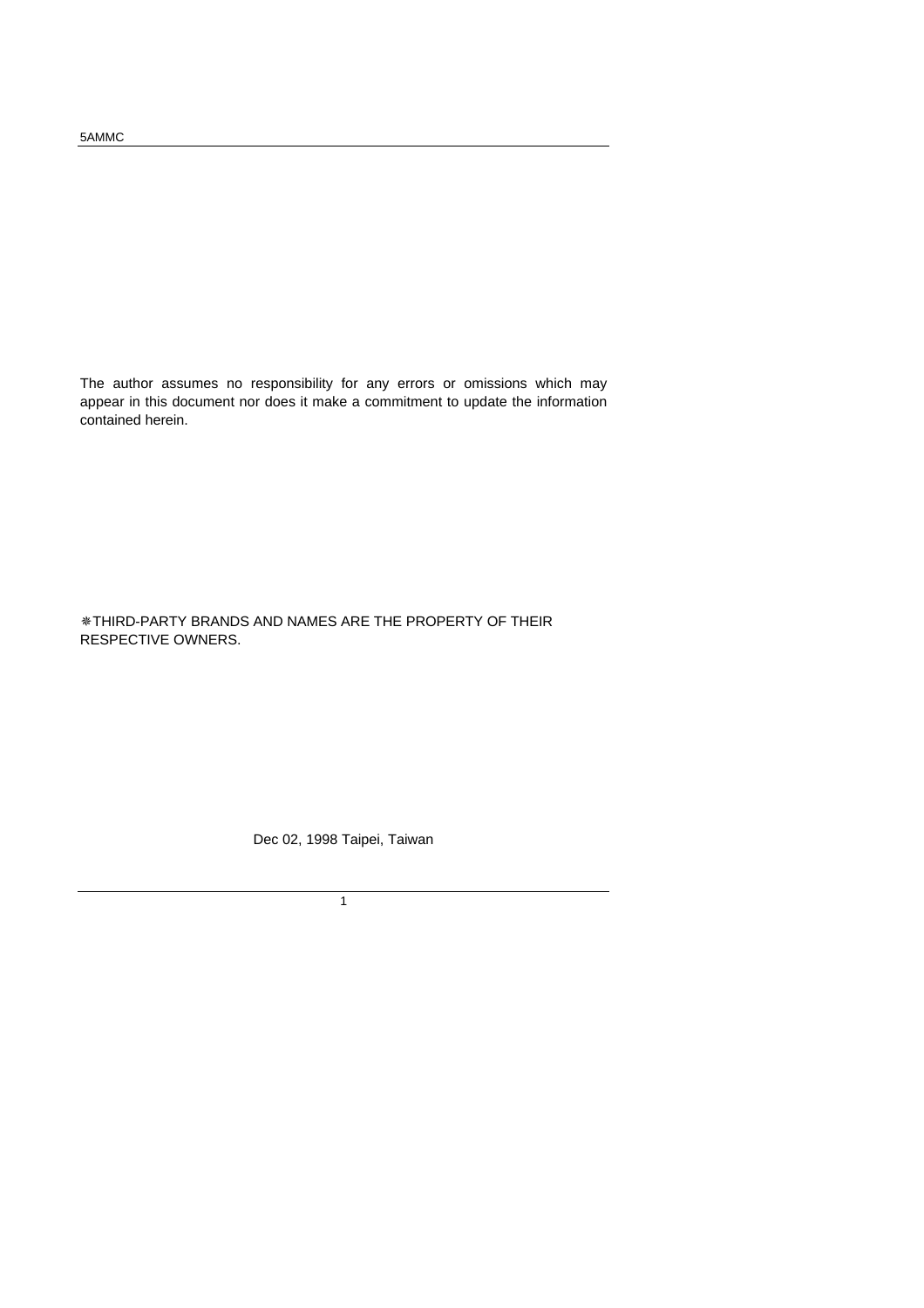### **I. CPU Jumper Setting Table:**

### ◆ SW: CPU INT./ EXT. FREQ. RATIO

| ON  |
|-----|
| OFF |

| SW               | 2 | 3 | 8 |
|------------------|---|---|---|
| x <sub>1.5</sub> | Χ | X | Χ |
| x <sub>2</sub>   | O | X | X |
| x <sub>2.5</sub> | O | O | X |
| x <sub>3</sub>   | Χ | O | X |
| x3.5             | Χ | X | X |
| x <sub>4</sub>   | O | X | O |
| $x$ 4.5          | O | O | O |
| x 5              | Χ | O | O |
| x 5.5            | x | x |   |

|       |   |    |     | SW          | 4 | 5 | 6 | $\overline{7}$ |
|-------|---|----|-----|-------------|---|---|---|----------------|
| O     |   | ON |     | <b>AUTO</b> | X | X | X | O              |
|       | X |    | OFF | 2.0V        | X | X | X | X              |
|       |   |    |     | 2.1V        | X | X | O | X              |
|       |   |    |     | 2.2V        | X | O | X | X              |
|       |   |    |     | 2.3V        | X | O | O | X              |
|       |   |    |     | 2.4V        | O | X | X | X              |
| SW    | 2 | 3  | 8   | 2.5V        | O | X | O | X              |
| x 1.5 | X | X  | X   | 2.6V        | O | O | X | X              |
| x 2   | O | X  | X   | 2.7V        | O | O | O | X              |
| x 2.5 | O | O  | X   | 2.8 V       | X | X | X | O              |
| x 3   | X | O  | X   | 2.9V        | X | X | O | O              |
| x 3.5 | X | X  | X   | 3.0V        | X | O | X | O              |
| x 4   | O | X  | O   | 3.1V        | X | O | O | O              |
| x 4.5 | O | O  | O   | 3.2V        | O | X | X | O              |
| x 5   | X | O  | O   | 3.3V        | O | X | O | O              |
| x 5.5 | X | Χ  | O   | 3.4V        | O | O | X | O              |
|       |   |    |     | 3.5V        | O | O | O | O              |
|       |   |    |     |             |   |   |   |                |

| <b>MHz</b> | SW <sub>1</sub> | JP8     | JP <sub>9</sub> |
|------------|-----------------|---------|-----------------|
| 66         |                 | $2 - 3$ | $2 - 3$         |
| 75         |                 | $1 - 2$ | $2 - 3$         |
| 83         |                 | $1 - 2$ | $2 - 3$         |
| 95         |                 | $1 - 2$ | $1 - 2$         |
| 100        |                 | $1 - 2$ | $1 - 2$         |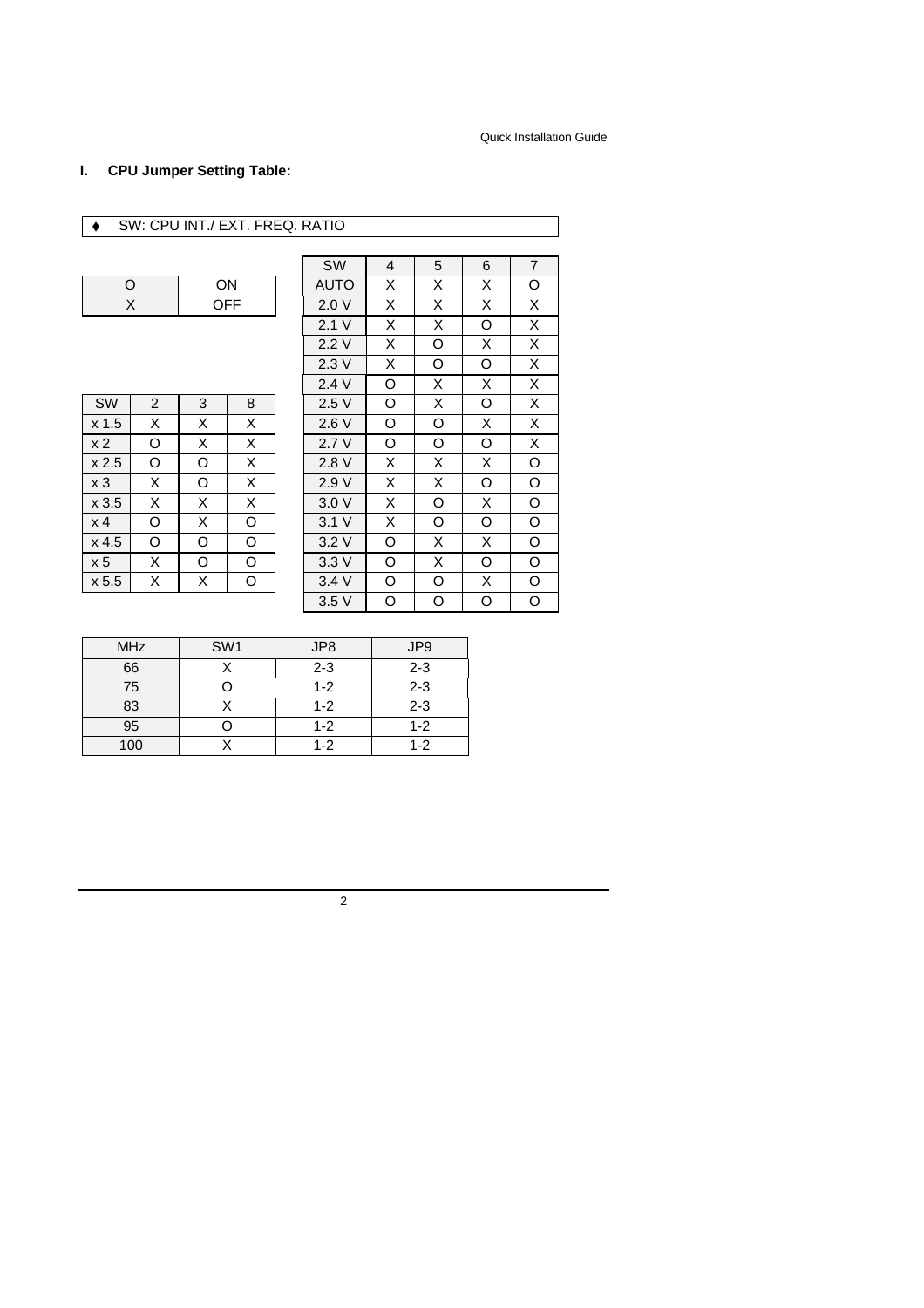### **II. Quick Installation Guide:**

| CPU                                                              | SW <sub>1</sub> | SW <sub>2</sub> | SW <sub>3</sub> | SW <sub>4</sub> | SW <sub>5</sub> | SW <sub>6</sub> | SW7        | SW <sub>8</sub> | JP8     | JP9     |
|------------------------------------------------------------------|-----------------|-----------------|-----------------|-----------------|-----------------|-----------------|------------|-----------------|---------|---------|
| 1. Pentium <sup>a</sup> Processor<br>133<br><b>MHz</b>           | OFF             | ON              | OFF             | OFF             | OFF             | <b>OFF</b>      | ON         | <b>OFF</b>      | $2 - 3$ | $2 - 3$ |
| 2. Pentium <sup>a</sup> Processor 166<br><b>MHz</b>              | <b>OFF</b>      | ON              | ON              | <b>OFF</b>      | <b>OFF</b>      | <b>OFF</b>      | ON         | <b>OFF</b>      | $2 - 3$ | $2 - 3$ |
| 3. Pentium <sup>a</sup> Processor 200<br><b>MHz</b>              | <b>OFF</b>      | <b>OFF</b>      | ON              | <b>OFF</b>      | <b>OFF</b>      | <b>OFF</b>      | ON         | <b>OFF</b>      | $2 - 3$ | $2 - 3$ |
| 4. Intel MMX-166MHz                                              | <b>OFF</b>      | ON              | ON              | <b>OFF</b>      | <b>OFF</b>      | <b>OFF</b>      | ON         | <b>OFF</b>      | $2 - 3$ | $2 - 3$ |
| 5. Intel MMX-200MHz                                              | <b>OFF</b>      | <b>OFF</b>      | ON              | <b>OFF</b>      | <b>OFF</b>      | <b>OFF</b>      | ON         | <b>OFF</b>      | $2 - 3$ | $2 - 3$ |
| 6. Intel MMX-233MHz                                              | <b>OFF</b>      | OFF             | <b>OFF</b>      | <b>OFF</b>      | OFF             | <b>OFF</b>      | ON         | <b>OFF</b>      | $2 - 3$ | $2 - 3$ |
| 7. AMD-K6/166 (2.9V)                                             | OFF             | ON              | ON              | <b>OFF</b>      | OFF             | ON              | ON         | <b>OFF</b>      | $2 - 3$ | $2 - 3$ |
| 8. AMD-K6/200 (2.9V)                                             | <b>OFF</b>      | OFF             | ON              | OFF             | OFF             | ON              | ON         | <b>OFF</b>      | $2 - 3$ | $2 - 3$ |
| 9. AMD-K6/233 (3.2V)                                             | <b>OFF</b>      | <b>OFF</b>      | <b>OFF</b>      | ON              | <b>OFF</b>      | <b>OFF</b>      | ON         | <b>OFF</b>      | $2 - 3$ | $2 - 3$ |
| 10. AMD-K6/266 (66*4 2.2V)<br>AMD-K6-2/266<br>$(66*4)$<br>2.2V)  | <b>OFF</b>      | ON              | <b>OFF</b>      | OFF             | ON              | OFF             | OFF        | ON              | $2 - 3$ | $2 - 3$ |
| 11. AMD-K6/300 (66*4.5 2.2V)                                     | <b>OFF</b>      | ON              | ON              | <b>OFF</b>      | ON              | <b>OFF</b>      | <b>OFF</b> | ON              | $2 - 3$ | $2 - 3$ |
| 12. AMD-K6/300 (100*3 2.2V)<br>AMD-K6-2/300<br>$(100*3)$<br>2.2V | OFF             | <b>OFF</b>      | ON              | <b>OFF</b>      | ON              | <b>OFF</b>      | OFF        | <b>OFF</b>      | $1 - 2$ | $1 - 2$ |
| AMD-K6-2/333<br>13.<br>$(95*3.5)$<br>2.2V                        | ON              | <b>OFF</b>      | <b>OFF</b>      | <b>OFF</b>      | ON              | <b>OFF</b>      | <b>OFF</b> | <b>OFF</b>      | $1 - 2$ | $1 - 2$ |
| 14.AMD-K6-2/350(100*3.5<br>2.2V)                                 | <b>OFF</b>      | OFF             | <b>OFF</b>      | <b>OFF</b>      | ON.             | <b>OFF</b>      | <b>OFF</b> | <b>OFF</b>      | $1-2$   | $1 - 2$ |
| 15. AMD-K6-2/380 (95*4 2.2V)                                     | ON              | ON              | <b>OFF</b>      | <b>OFF</b>      | ON              | <b>OFF</b>      | <b>OFF</b> | ON              | $1 - 2$ | $1 - 2$ |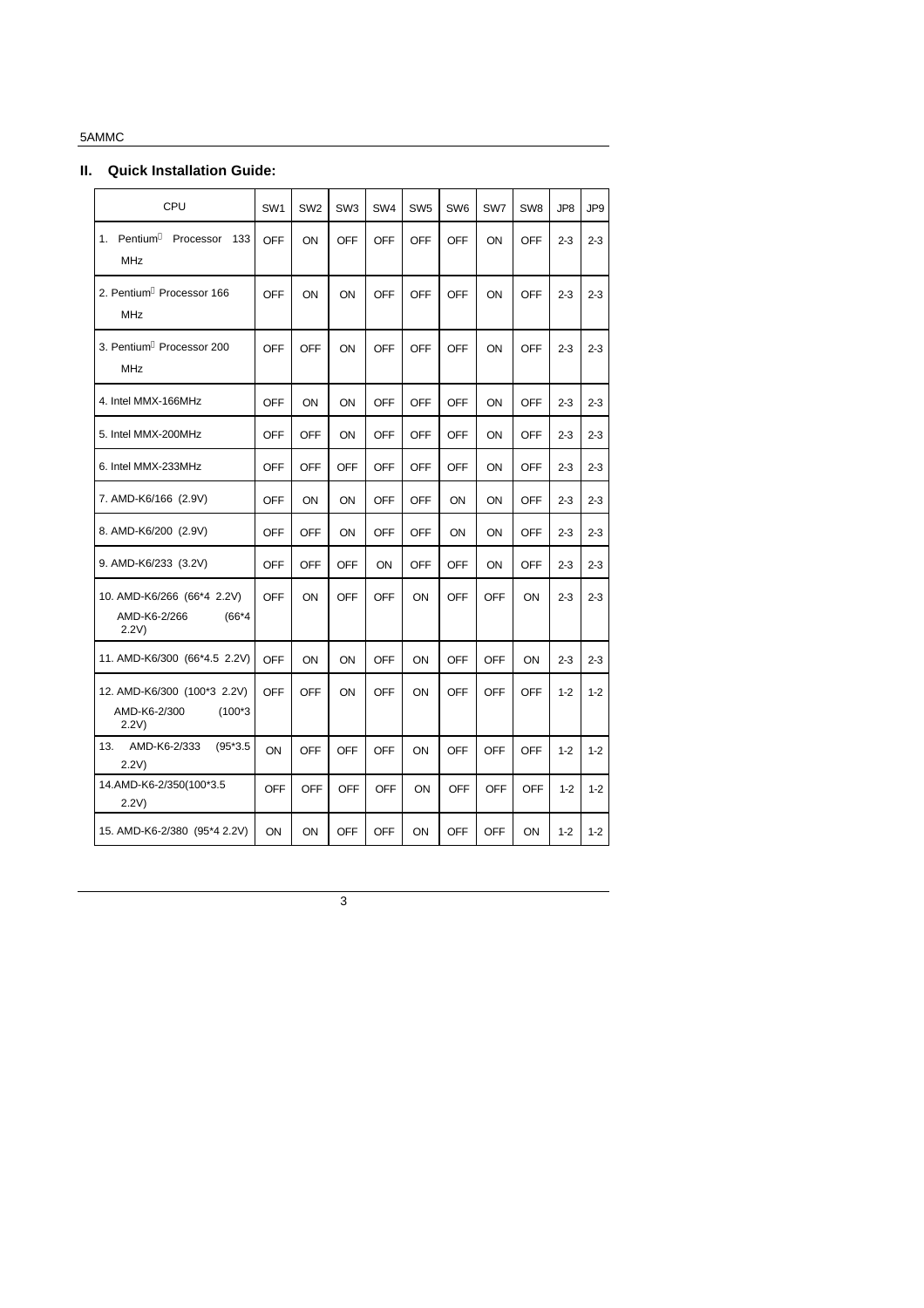| $(100*4)$<br>16.<br>AMD-K6-2/400<br>2.2V      | <b>OFF</b>      | ON              | OFF             | <b>OFF</b> | ON              | <b>OFF</b>      | OFF | ON              | $1 - 2$ | $1 - 2$         |
|-----------------------------------------------|-----------------|-----------------|-----------------|------------|-----------------|-----------------|-----|-----------------|---------|-----------------|
| 17. Cyrix/IBM 6x86MX-PR166<br>$(66*2 2.9V)$   | <b>OFF</b>      | ON              | <b>OFF</b>      | <b>OFF</b> | OFF             | ON              | ON  | <b>OFF</b>      | $2 - 3$ | $2 - 3$         |
| 18. Cyrix/IBM 6x86MX-PR200<br>$(66*2.5 2.9V)$ | <b>OFF</b>      | ON              | ON              | <b>OFF</b> | <b>OFF</b>      | ON              | ON  | <b>OFF</b>      | $2 - 3$ | $2 - 3$         |
| 19. Cyrix/IBM 6x86MX-PR200<br>$(75*2 2.9V)$   | ON              | ON              | <b>OFF</b>      | <b>OFF</b> | <b>OFF</b>      | ON              | ON  | <b>OFF</b>      | $1 - 2$ | $2 - 3$         |
| 20. Cyrix/IBM 6x86MX-PR233<br>$(66*3 2.9V)$   | <b>OFF</b>      | <b>OFF</b>      | ON              | <b>OFF</b> | <b>OFF</b>      | ON              | ON  | <b>OFF</b>      | $2 - 3$ | $2 - 3$         |
| CPU                                           | SW <sub>1</sub> | SW <sub>2</sub> | SW <sub>3</sub> | SW4        | SW <sub>5</sub> | SW <sub>6</sub> | SW7 | SW <sub>8</sub> | JP8     | JP <sub>9</sub> |
| 21. Cyrix/IBM 6x86MX-PR233<br>$(75*2.5 2.9V)$ | ON              | ON              | ON              | <b>OFF</b> | OFF             | ON              | ON  | OFF             | $1 - 2$ | $2 - 3$         |
| 22. Cyrix/IBM 6x86MX-PR233<br>$(83*2 2.9V)$   | <b>OFF</b>      | ON              | <b>OFF</b>      | <b>OFF</b> | <b>OFF</b>      | ON              | ON  | <b>OFF</b>      | $1 - 2$ | $2 - 3$         |
| 23. Cyrix/IBM 6x86MX-PR266<br>$(66*3.5 2.9V)$ | <b>OFF</b>      | <b>OFF</b>      | <b>OFF</b>      | <b>OFF</b> | <b>OFF</b>      | ON              | ON  | <b>OFF</b>      | $2 - 3$ | $2 - 3$         |
| 24. Cyrix/IBM 6x86MX-PR266<br>$(75*3 2.9V)$   | ON              | <b>OFF</b>      | ON              | <b>OFF</b> | <b>OFF</b>      | ON              | ON  | <b>OFF</b>      | $1 - 2$ | $2 - 3$         |
| 25. Cyrix/IBM 6x86MX-PR266<br>$(83*2.5 2.9V)$ | <b>OFF</b>      | ON              | ON              | <b>OFF</b> | <b>OFF</b>      | ON              | ON  | <b>OFF</b>      | $1 - 2$ | $2 - 3$         |
| 26. Cyrix MII-PR333<br>$(83*3 2.9V)$          | <b>OFF</b>      | <b>OFF</b>      | ON              | <b>OFF</b> | OFF             | ON              | ON  | OFF             | $1 - 2$ | $2 - 3$         |
| 27. Cyrix MII-PR333<br>$(75*3.5 2.9V)$        | ON              | <b>OFF</b>      | <b>OFF</b>      | <b>OFF</b> | <b>OFF</b>      | ON              | ON  | <b>OFF</b>      | $1 - 2$ | $2 - 3$         |
| 28. Cyrix MII-PR300<br>$(66*3.5 2.9V)$        | <b>OFF</b>      | <b>OFF</b>      | <b>OFF</b>      | <b>OFF</b> | <b>OFF</b>      | ON              | ON  | <b>OFF</b>      | $2 - 3$ | $2 - 3$         |
| 29. IDT C6-200 (66*3 3.52V)                   | <b>OFF</b>      | OFF             | ON              | <b>OFF</b> | <b>OFF</b>      | <b>OFF</b>      | ON  | <b>OFF</b>      | $2 - 3$ | $2 - 3$         |
| 30. IDT C6-225 (75*3 3.52V)                   | ON              | <b>OFF</b>      | ON              | <b>OFF</b> | <b>OFF</b>      | <b>OFF</b>      | ON  | <b>OFF</b>      | $1 - 2$ | $2 - 3$         |
| 31. IDT C6-266 (66*4 3.52V)                   | <b>OFF</b>      | ON              | <b>OFF</b>      | <b>OFF</b> | <b>OFF</b>      | <b>OFF</b>      | ON  | ON              | $2 - 3$ | $2 - 3$         |

¨Note: If Cyrix 6x86 is being used, please check the CPU Date Code after 605.

### M**The default setting is 100\*3 at 2.2V for AMD K6/300 and AMD K6-2/300**

| CPU                                                  | SW <sub>1</sub> | SW <sub>2</sub> | SW <sub>3</sub> | SW4 I      | SW5 I | SW6 | SW7        | SW8 | JP8 JP9 |         |
|------------------------------------------------------|-----------------|-----------------|-----------------|------------|-------|-----|------------|-----|---------|---------|
| AMD-K6/300 (100*3 2.2V)<br>AMD-K6-2/300 (100*3 2.2V) | OFF             | OFF             | OΝ              | <b>OFF</b> | OΝ    | OFF | <b>OFF</b> | OFF | $11-2$  | $1 - 2$ |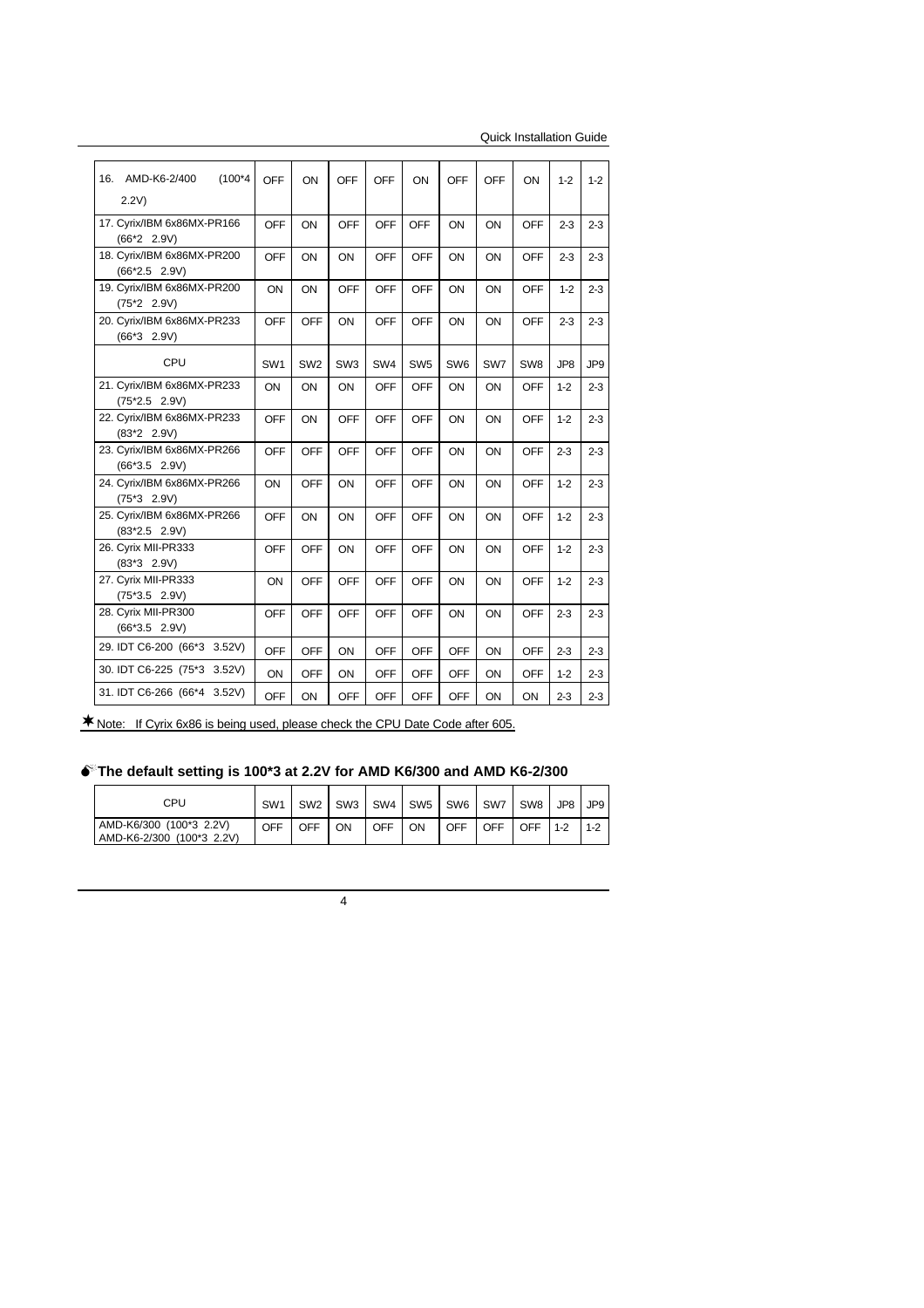

**0** 2. Pentium**<sup>â</sup>** Processor 166 MHz



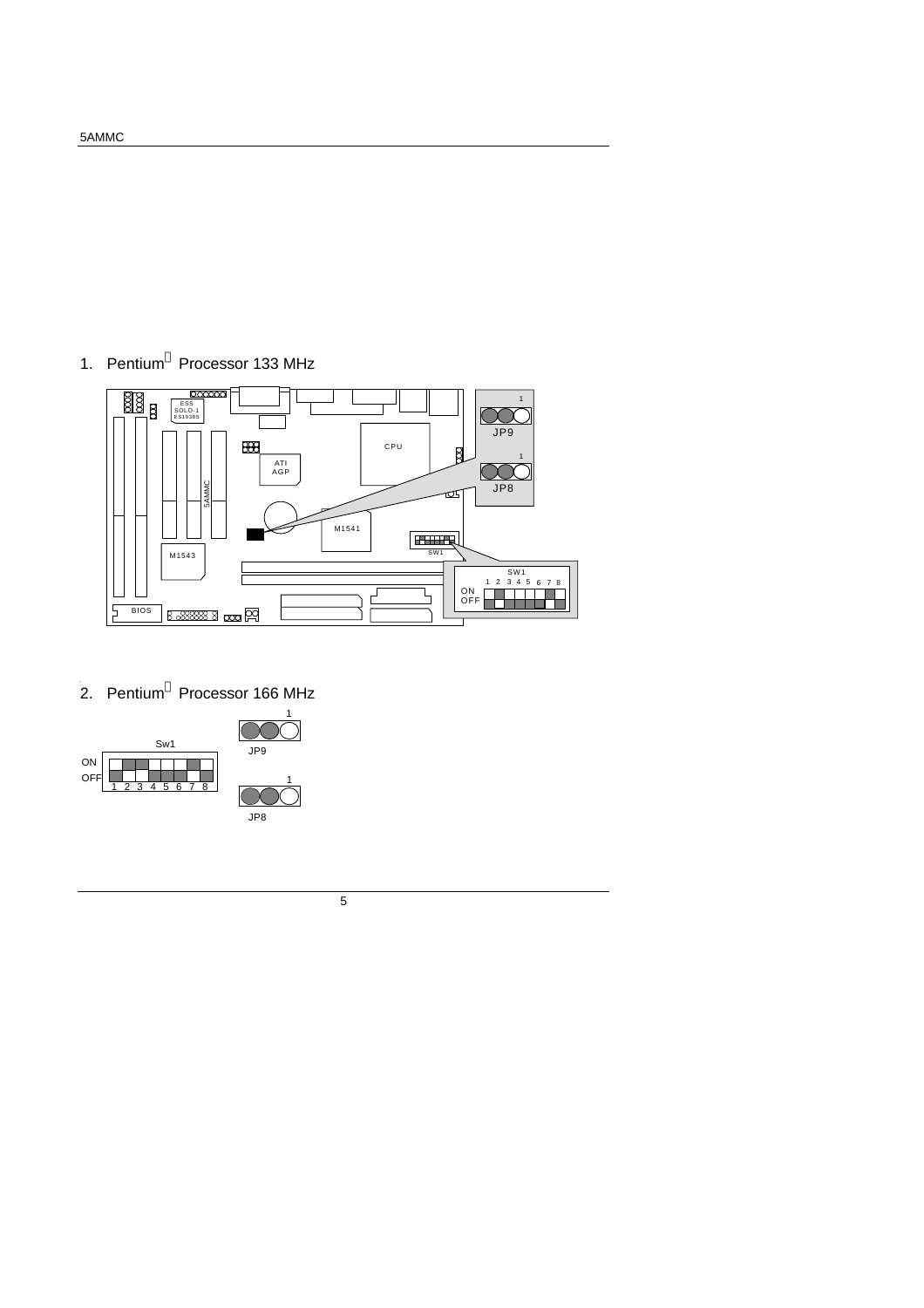3. Pentium**<sup>â</sup>** Processor 200 MHz



4. Intel MMX-166 MHz



### **1** 5. Intel MMX-200 MHz



6. Intel MMX-233 MHz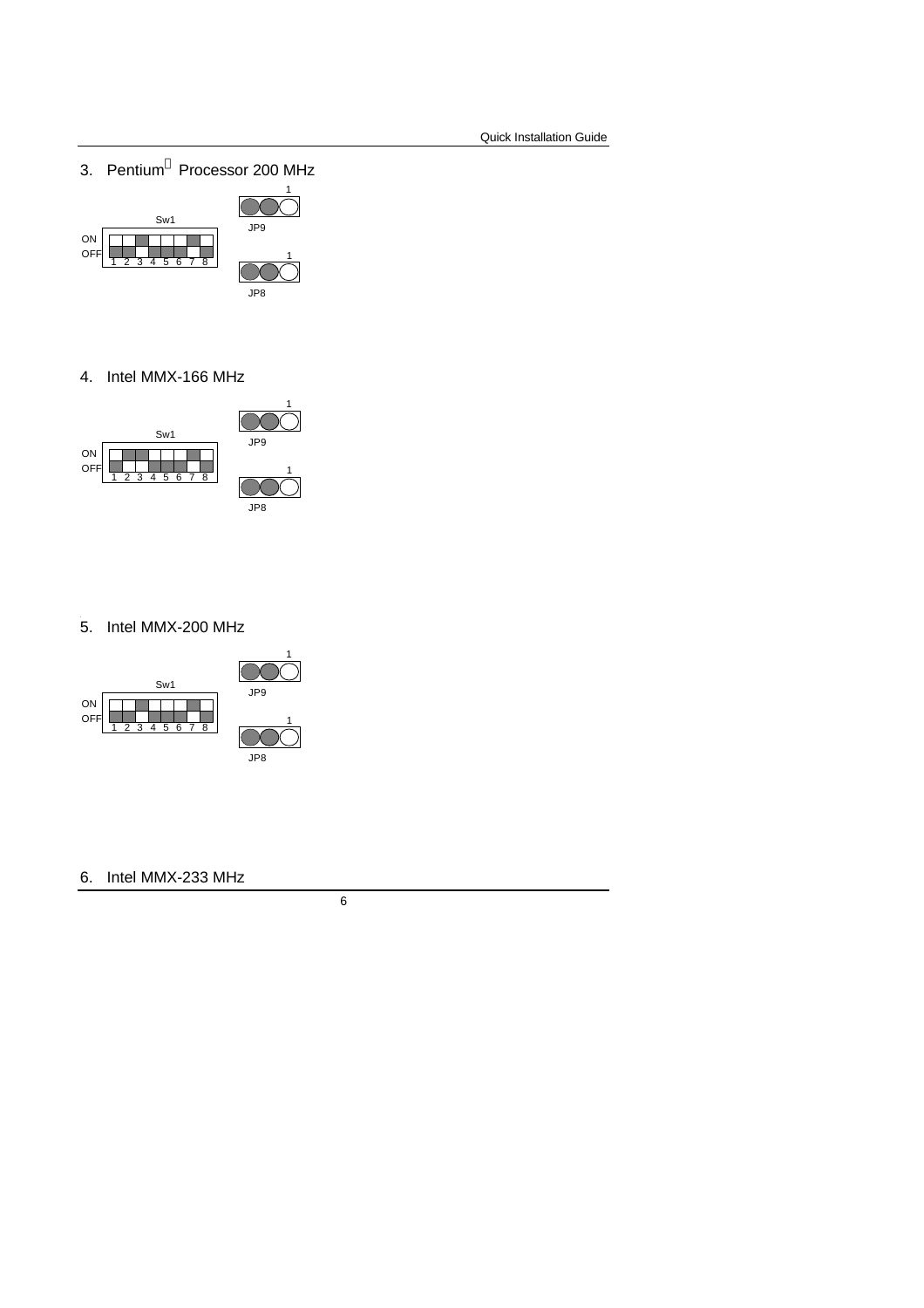

7. AMD-K6/166 (2.9V)



8. AMD-K6/200 (2.9V)



9. AMD-K6/233 (3.2V)

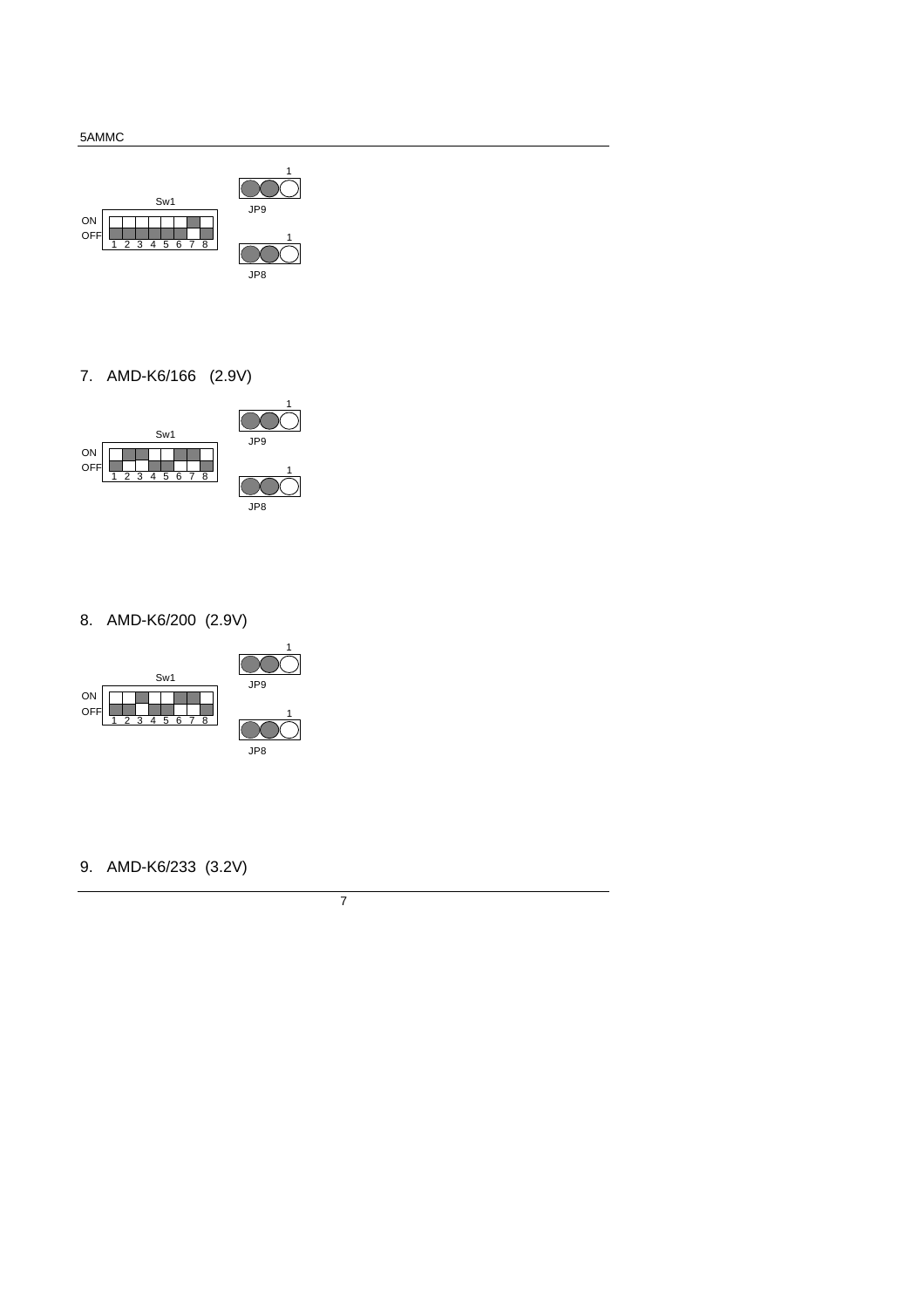

10. AMD-K6/266 (2.2V 66\*4); AMD-K6-2/266 (2.2V 66\*4)



11. AMD-K6/300 (2.2V 66\*4.5)

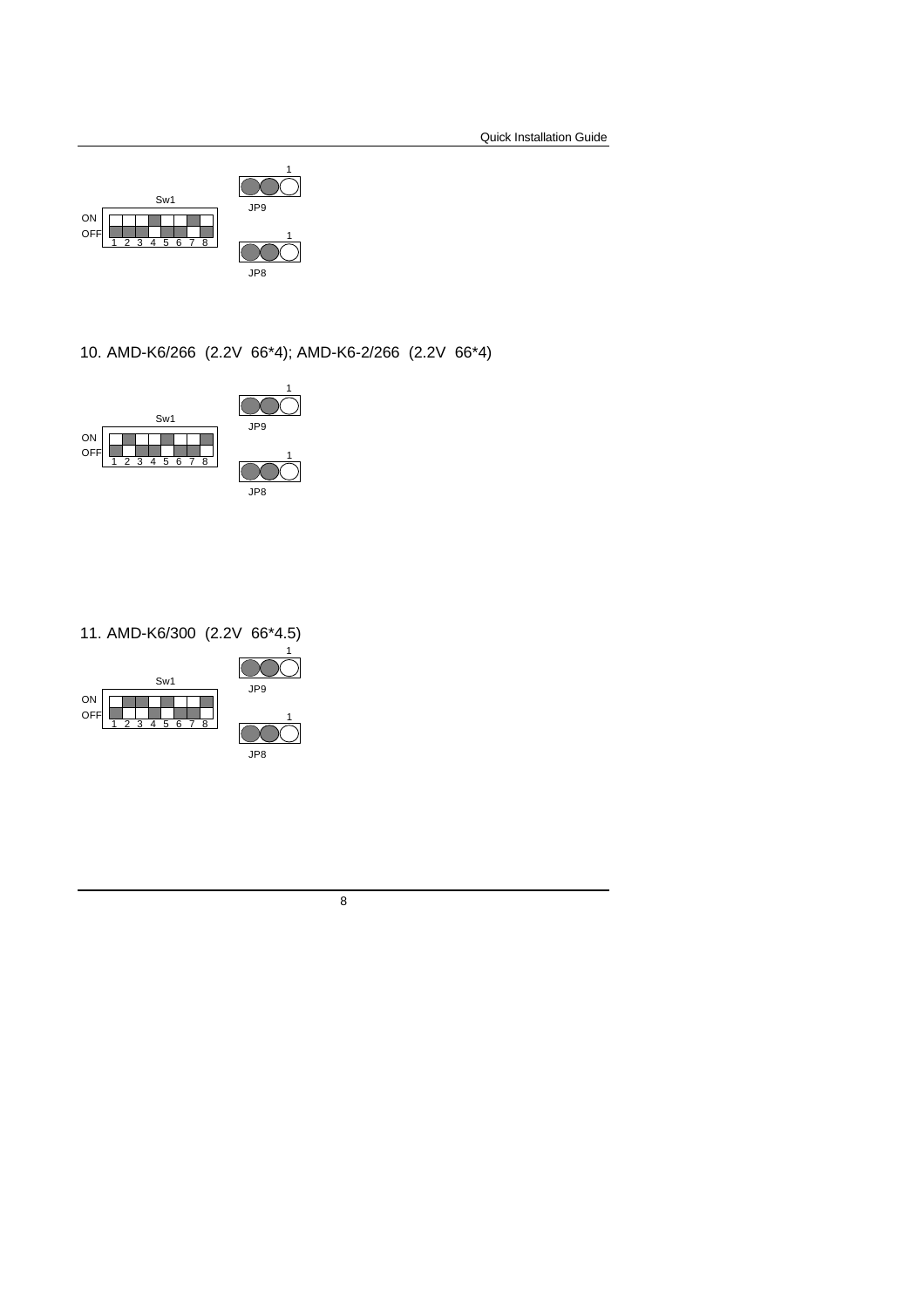12. AMD-K6/300 (2.2V 100\*3); AMD-K6-2/300 (2.2V 100\*3)



13. AMD-K6-2/333 (2.2V 95\*3.5)



### 14. AMD-K6-2/350 (2.2V 100\*3.5)

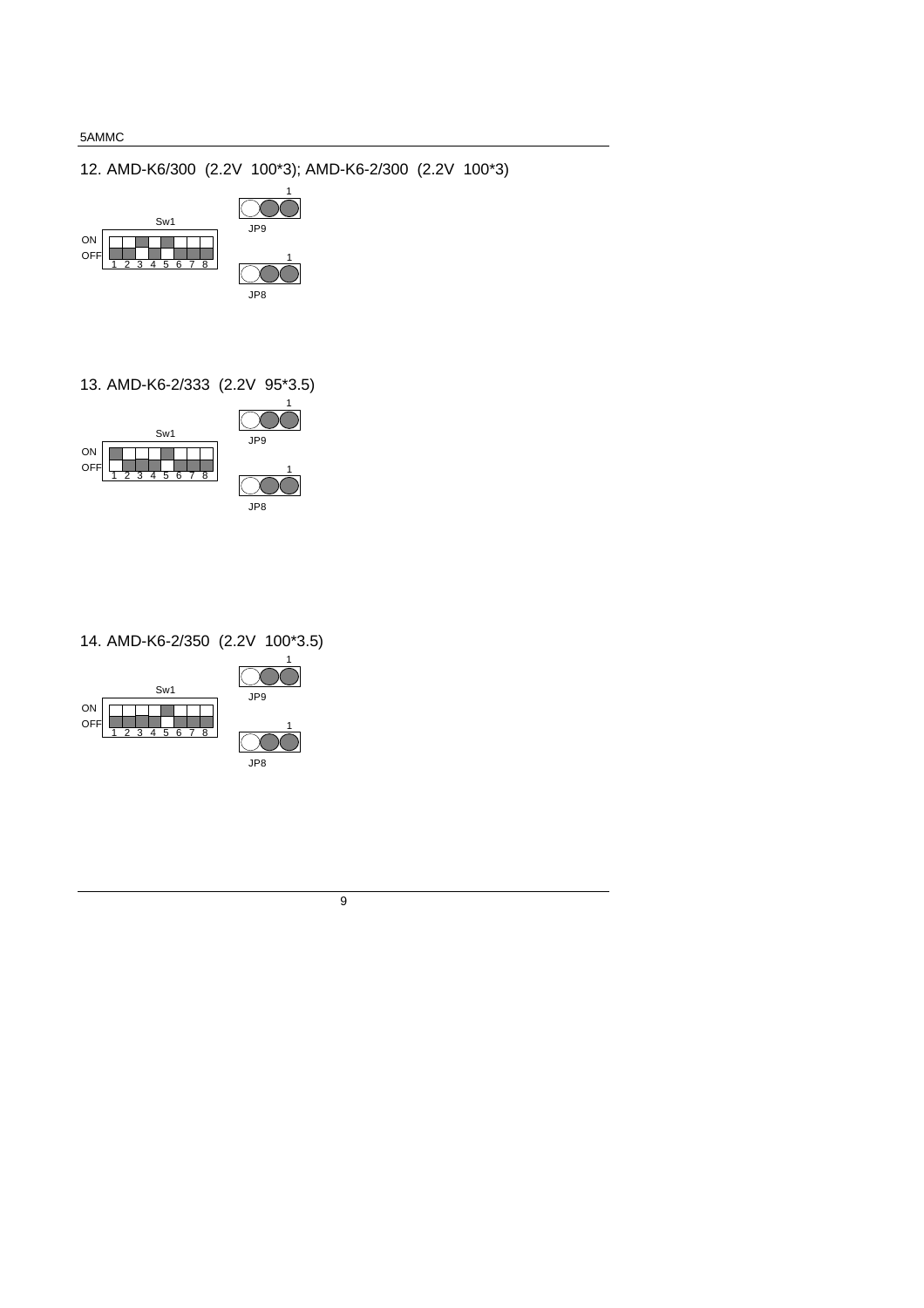15. AMD-K6-2/380 (95\*4 2.2V)



16. AMD-K6-2/400 (100\*4 2.2V)



17. Cyrix / IBM 6x86MX-PR166 (66\*2 2.9V)

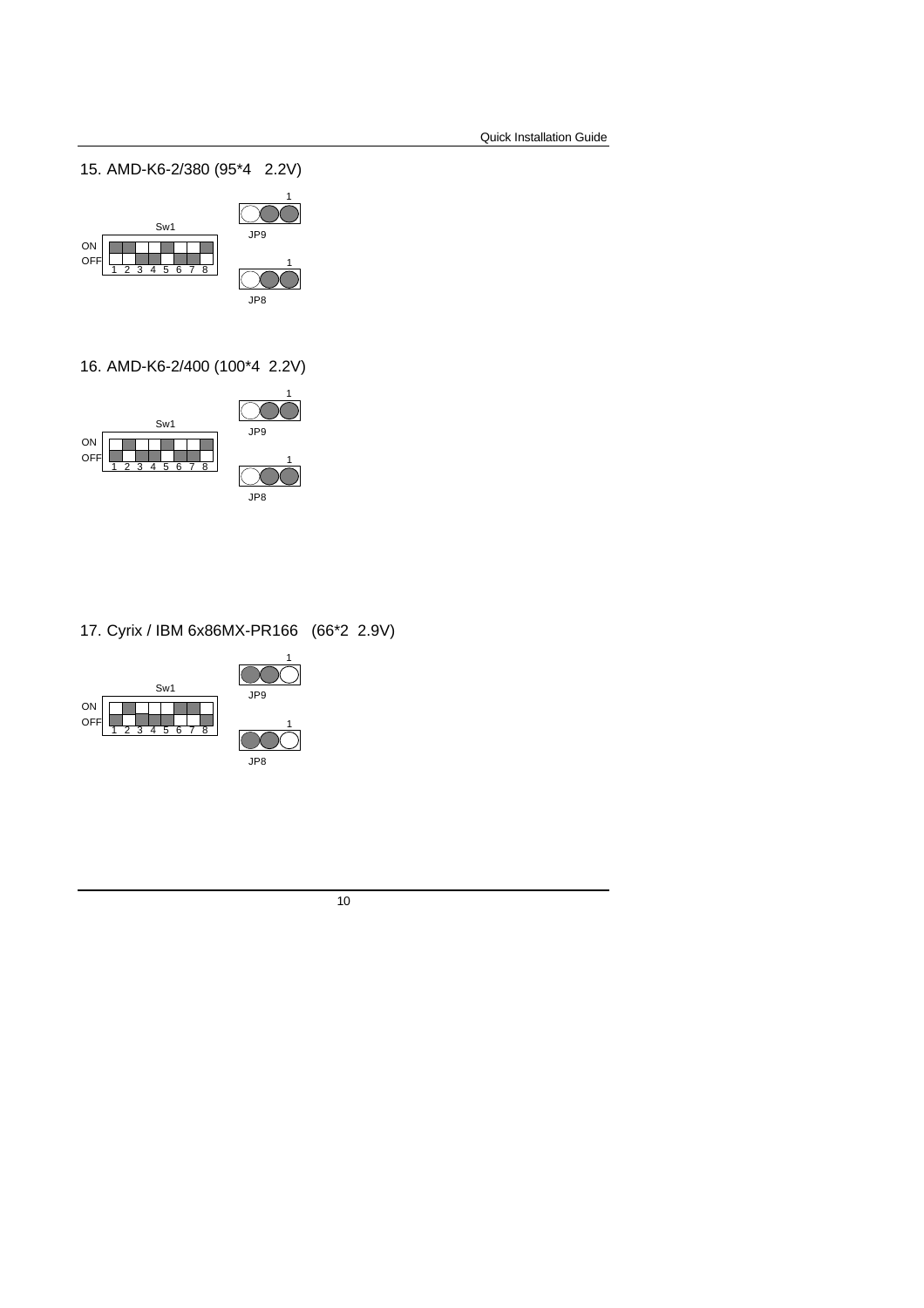18. Cyrix / IBM 6x86MX-PR200 (66\*2.5 2.9V)



19. Cyrix / IBM 6x86MX-PR200 (75\*2 2.9V)



20. Cyrix / IBM 6x86MX-PR233 (66\*3 2.9V)



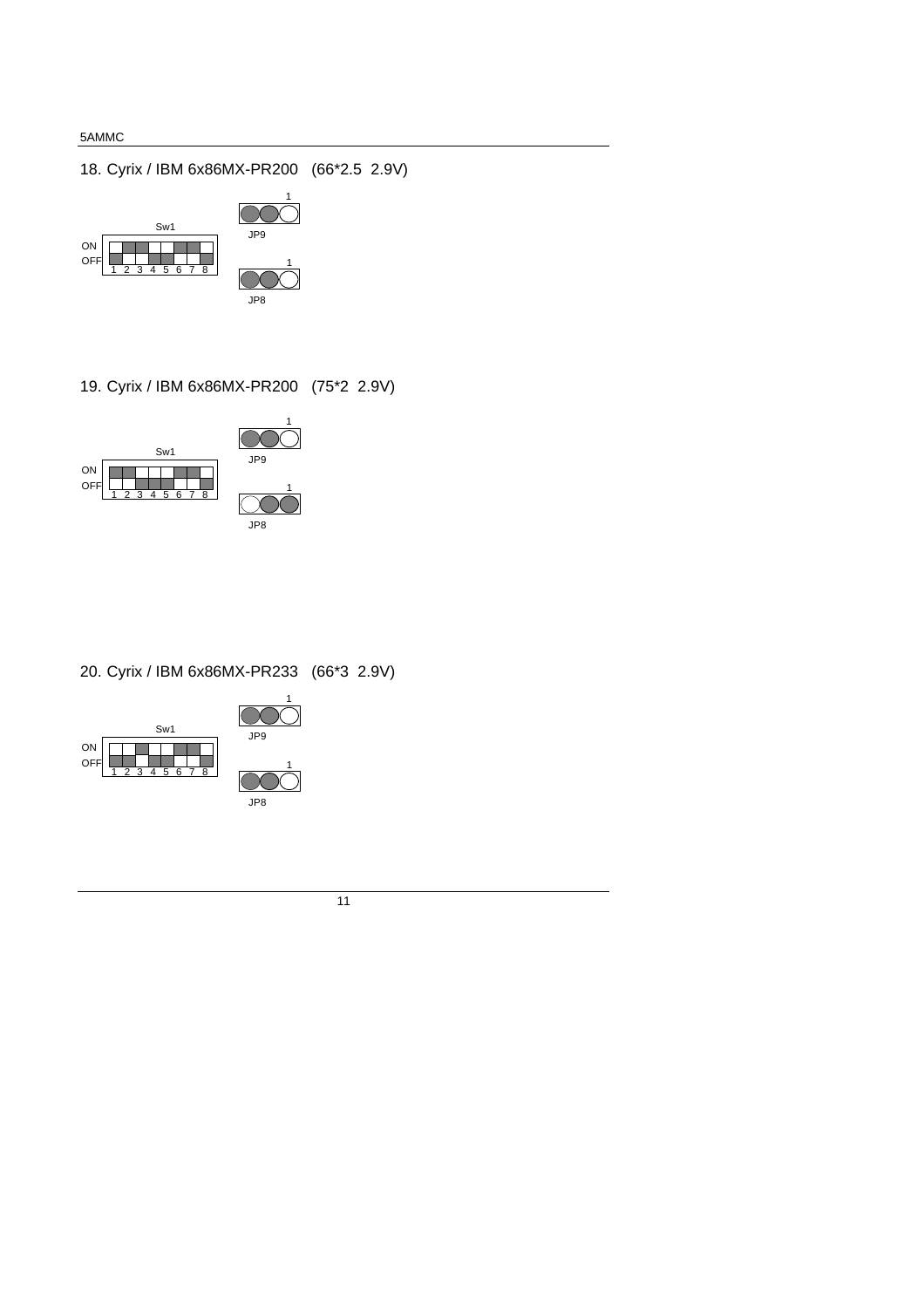21. Cyrix / IBM 6x86MX-PR233 (75\*2.5 2.9V)



22. Cyrix / IBM 6x86MX-PR233 (83\*2 2.9V)



23. Cyrix / IBM 6x86MX-PR266 (66\*3.5 2.9V)



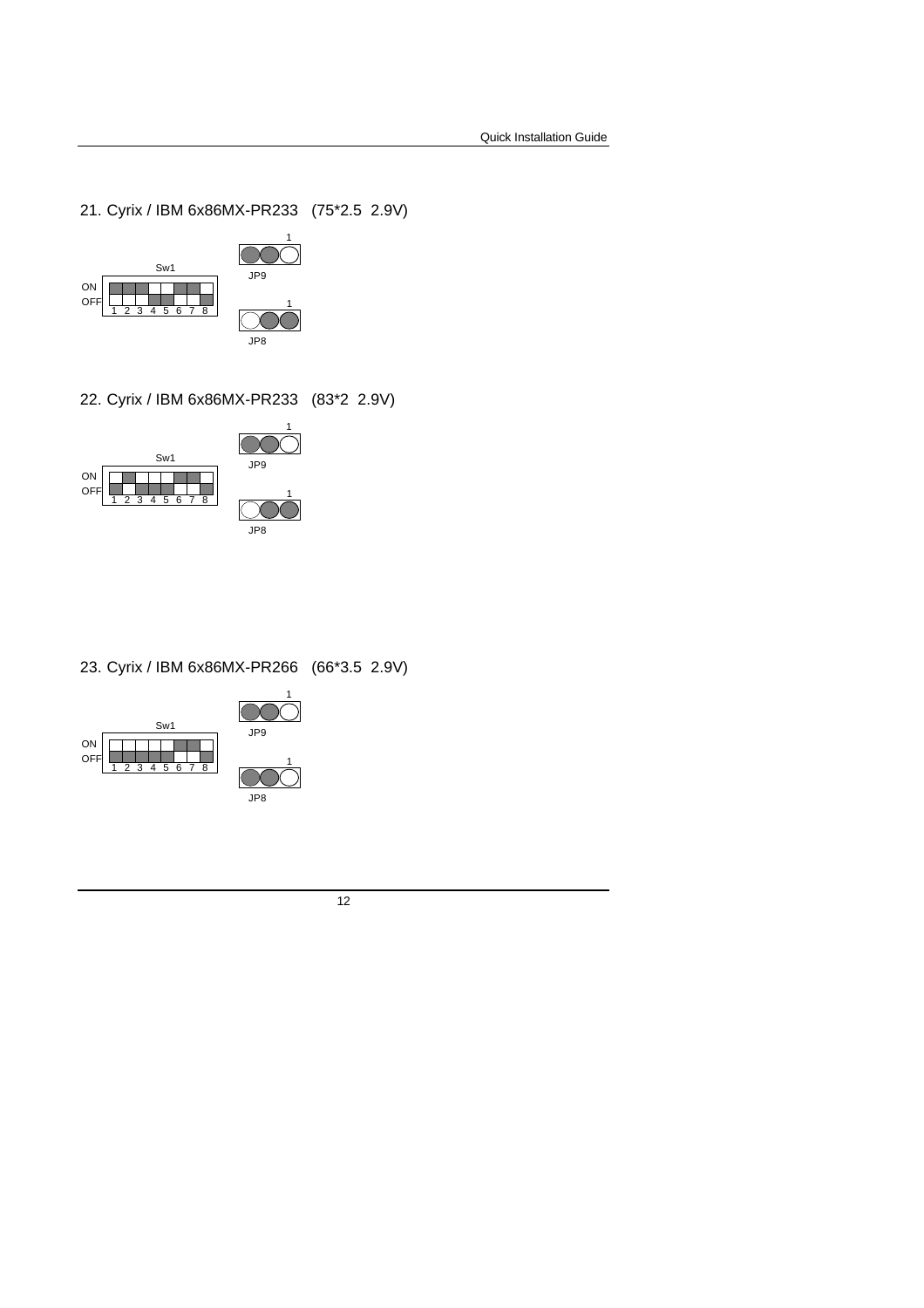24. Cyrix / IBM 6x86MX-PR266 (75\*3 2.9V)



25. Cyrix / IBM 6x86MX-PR266 (83\*2.5 2.9V)



26. Cyrix MII-PR333 (83\*3 2.9V)





1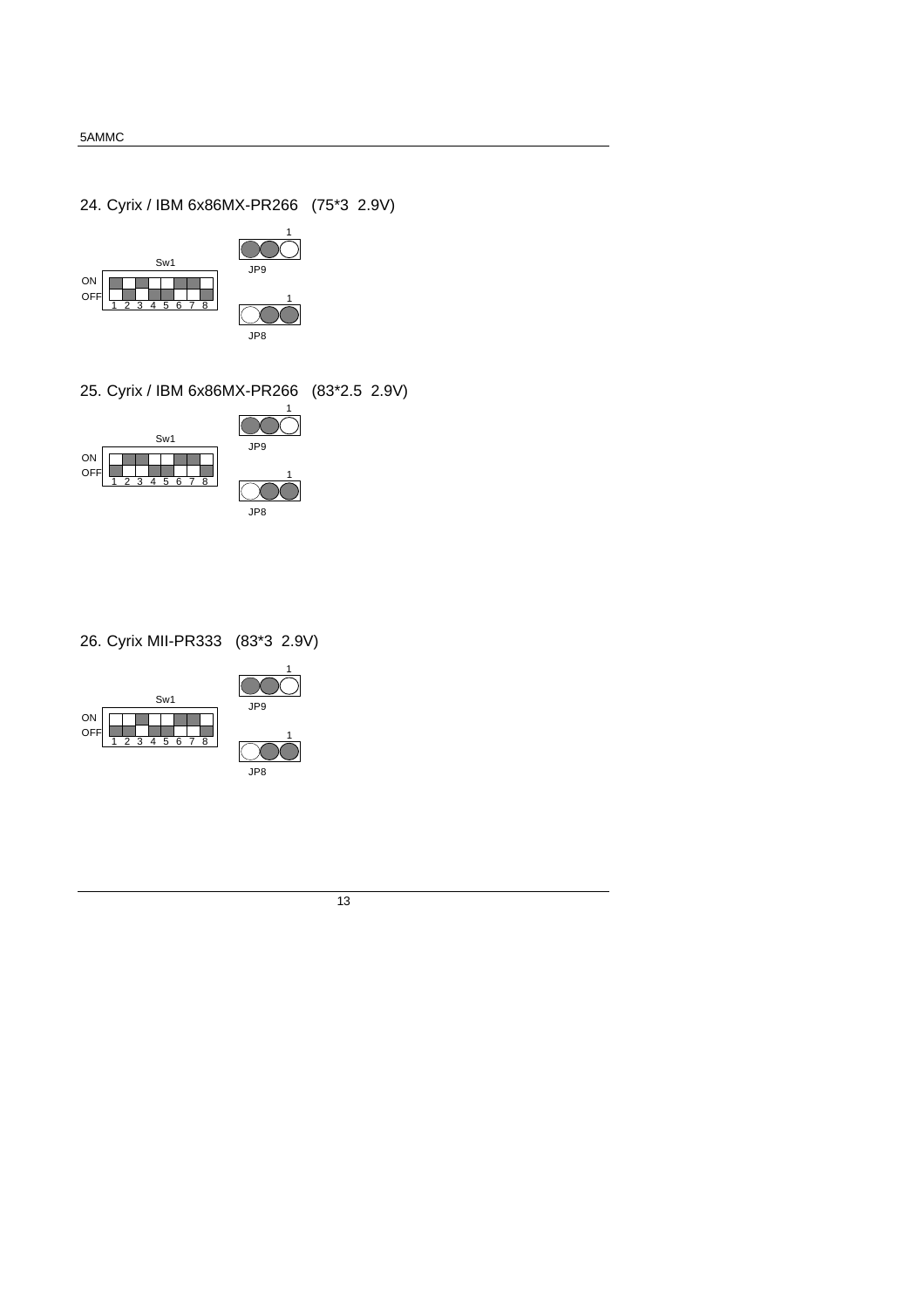27. Cyrix MII-PR333 (75\*3.5 2.9V)



28. Cyrix MII-PR300 (66\*3.5 2.9V)



29. IDT C6-200 (66\*3 3.52V)



30. IDT C6-225 (75\*3 3.52V)

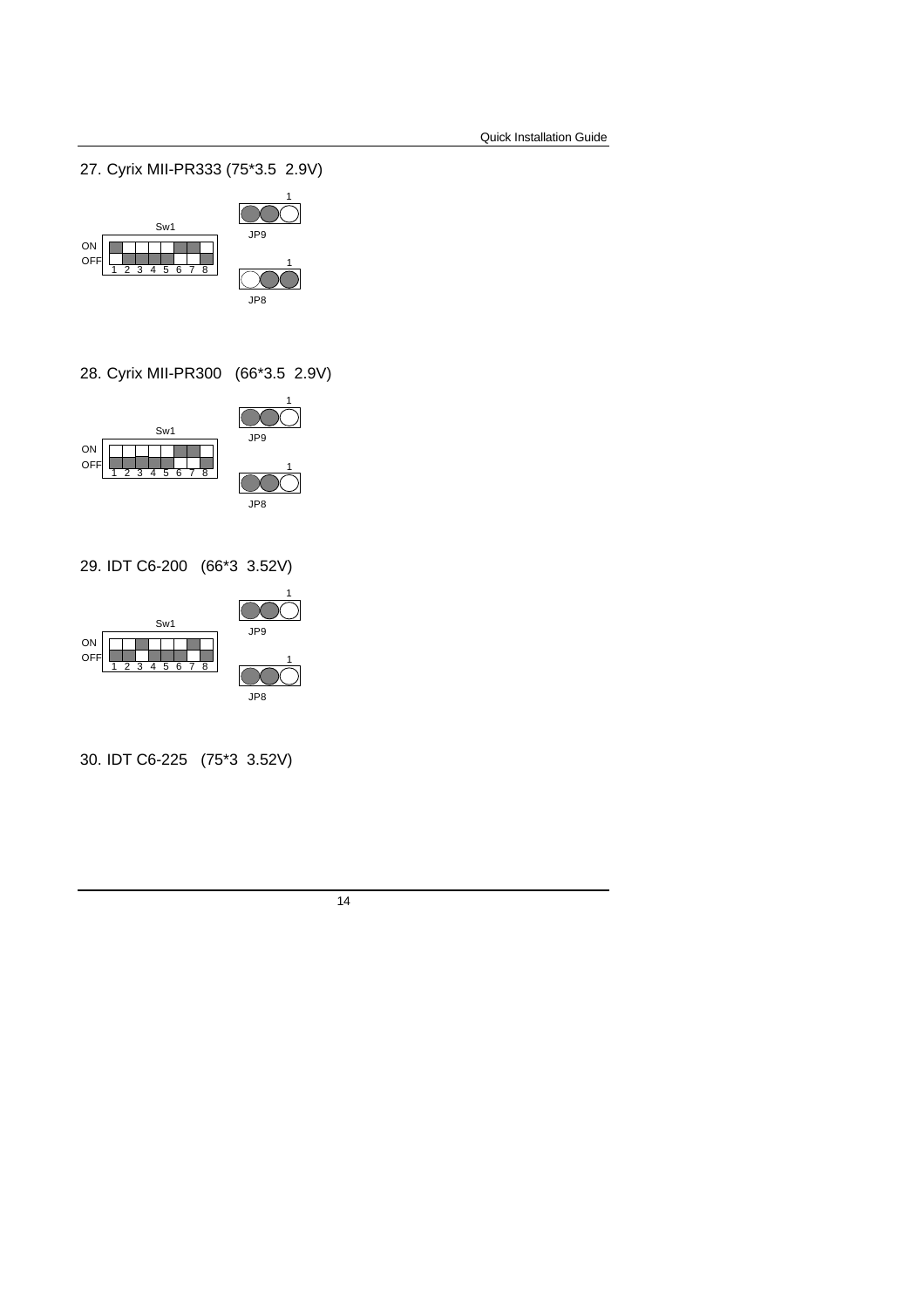OFF





### **III. Quick Installation Guide of Jumper setting:**

SPK : Speaker Connector

1 2 3 4 5 6 7 8



RST : Reset Switch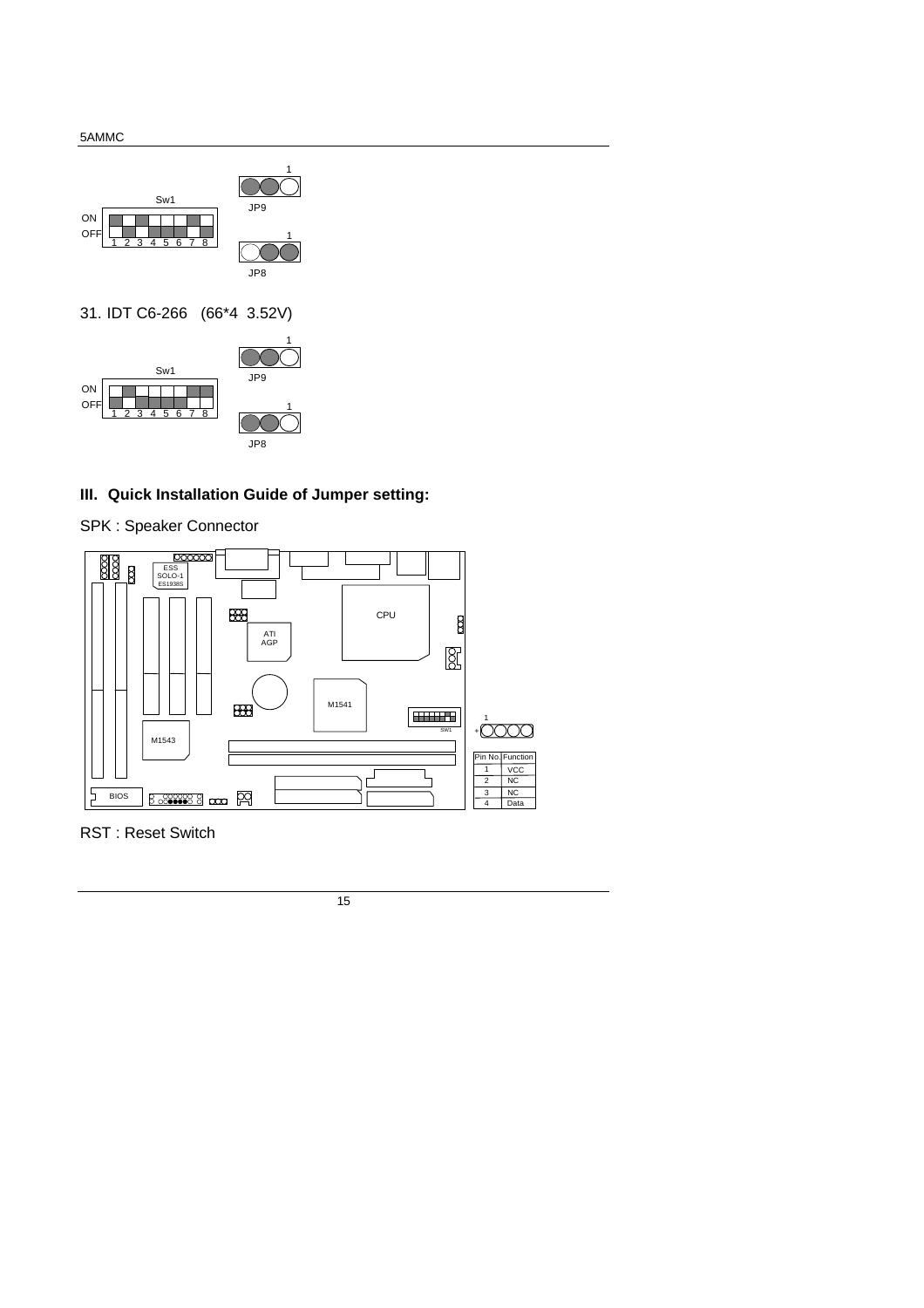

### PWR LED : Power LED



HD : IDE Hard Disk Active LED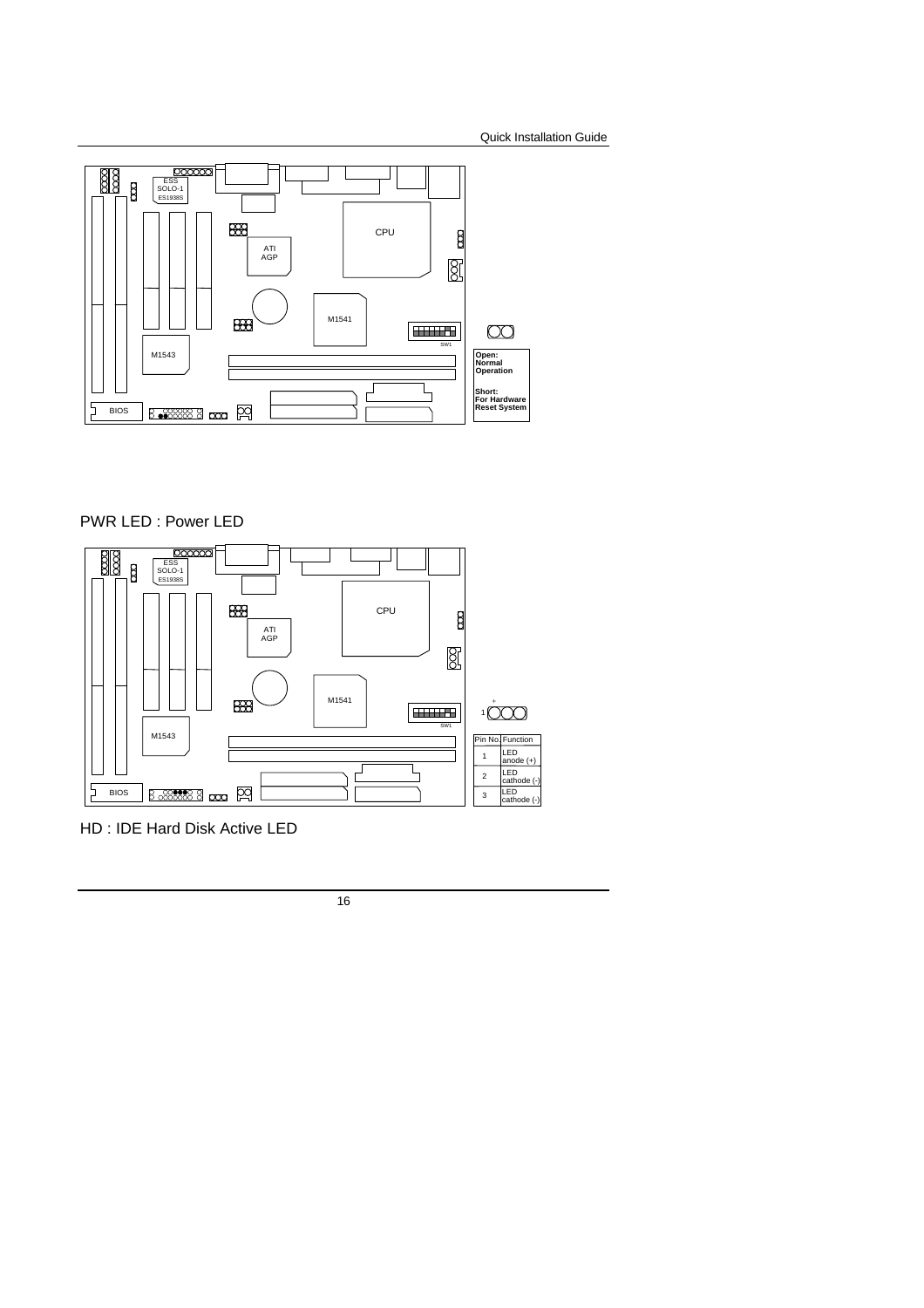



GN : Green Function Switch

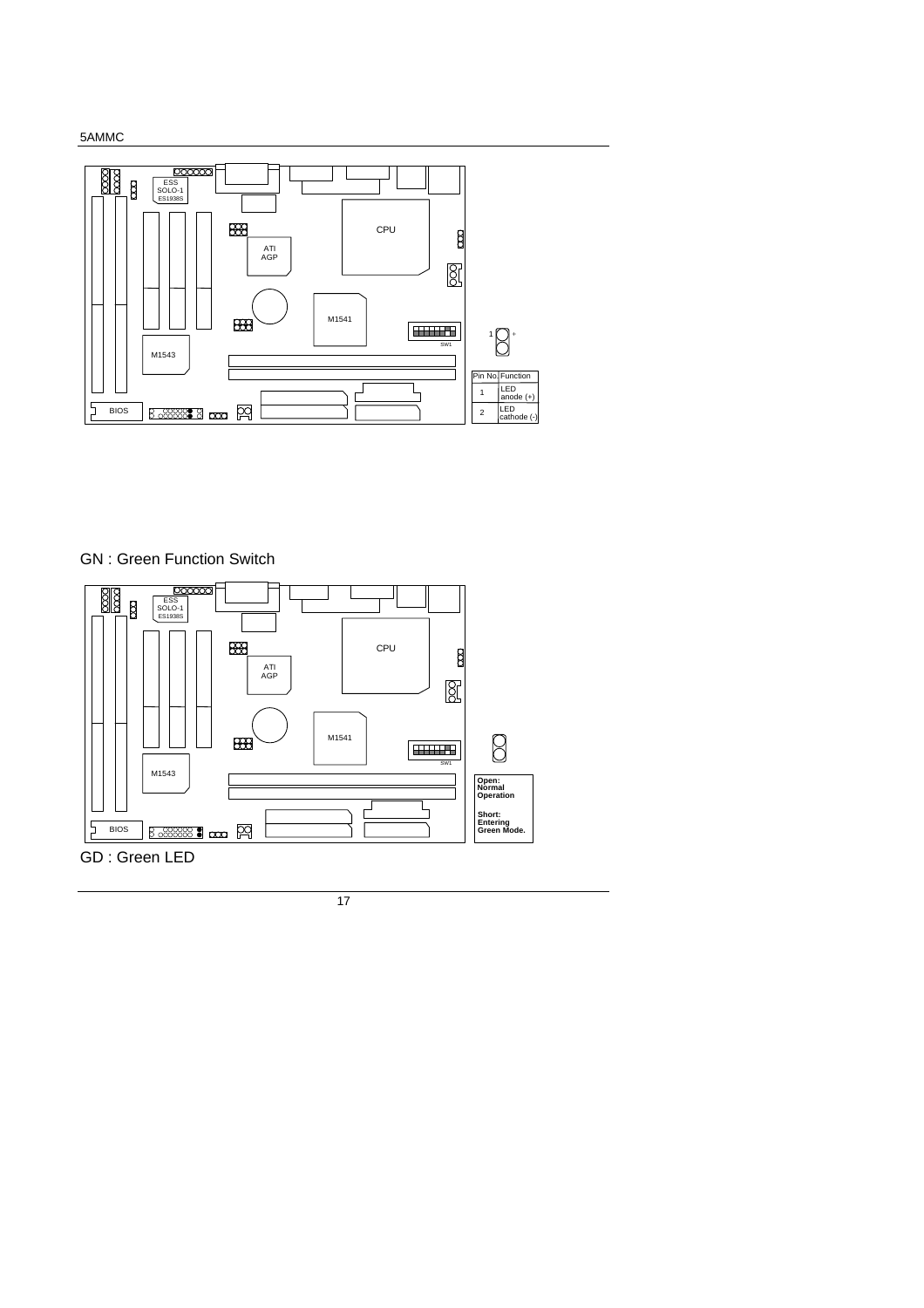

SOFT PWR : Power On/Off Switch

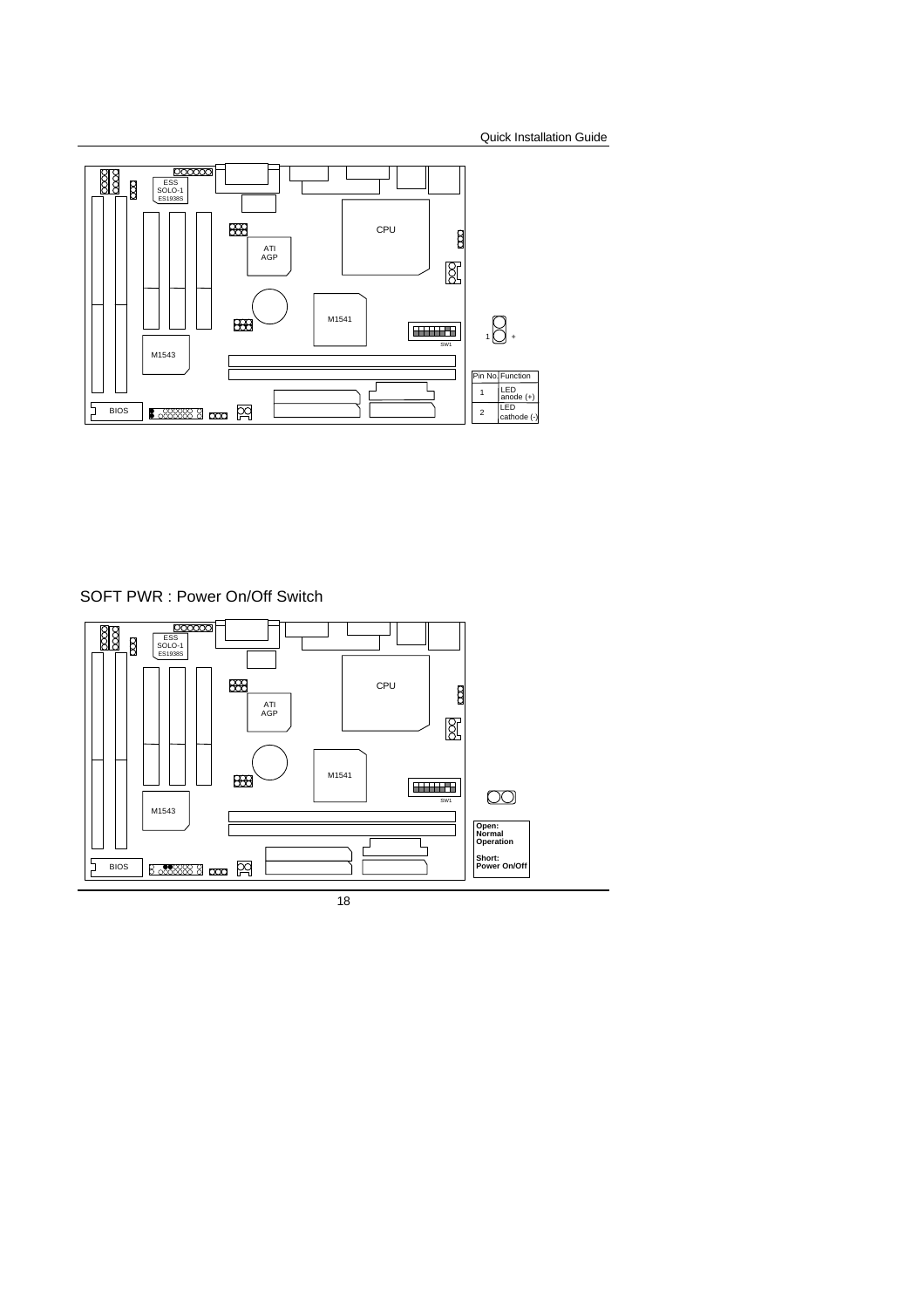ATX Power Connector



JP7 : CPU Cooling Fan Power Connector

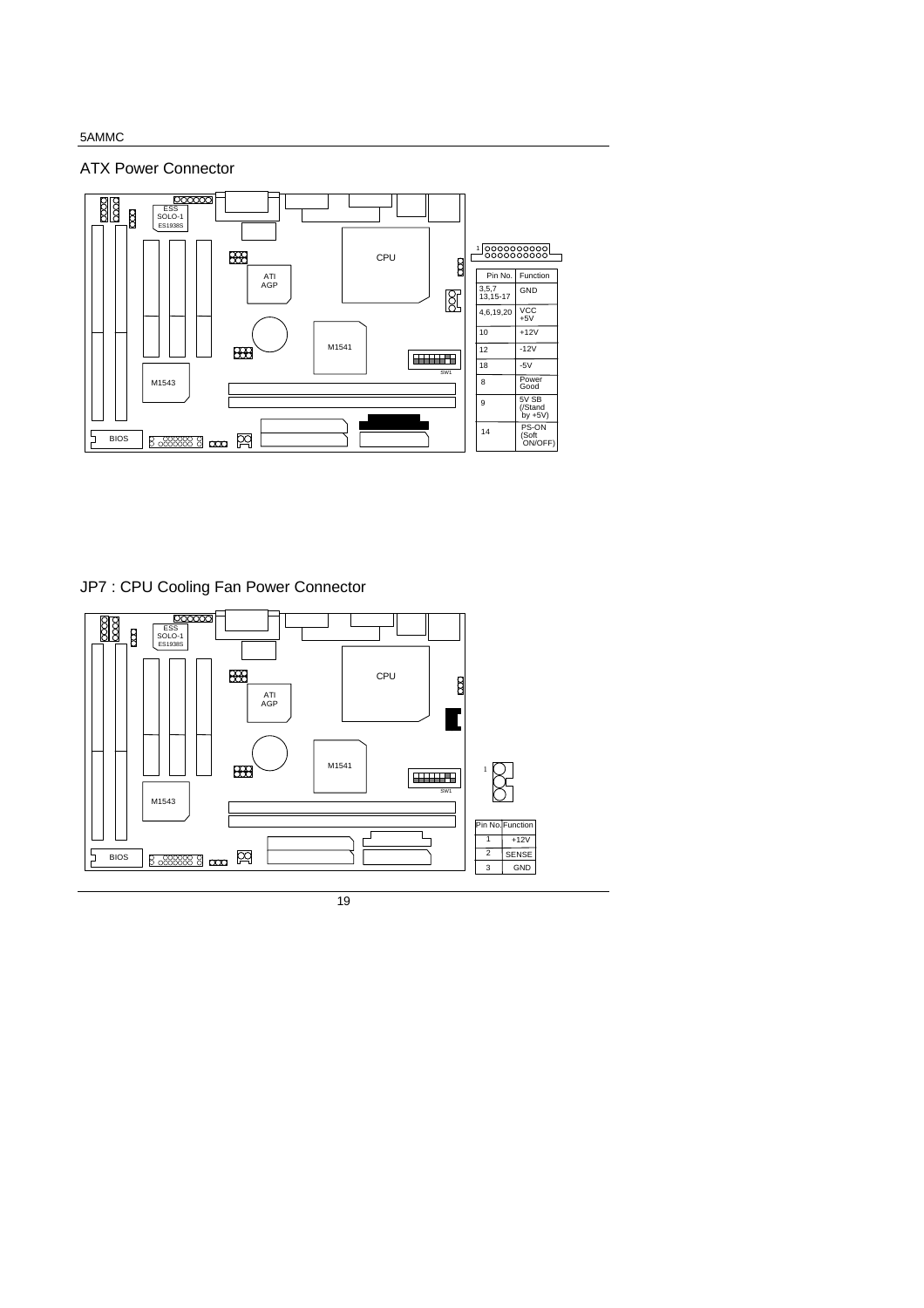J2: Wake On Lan



LPT / COM A / VGA PORT

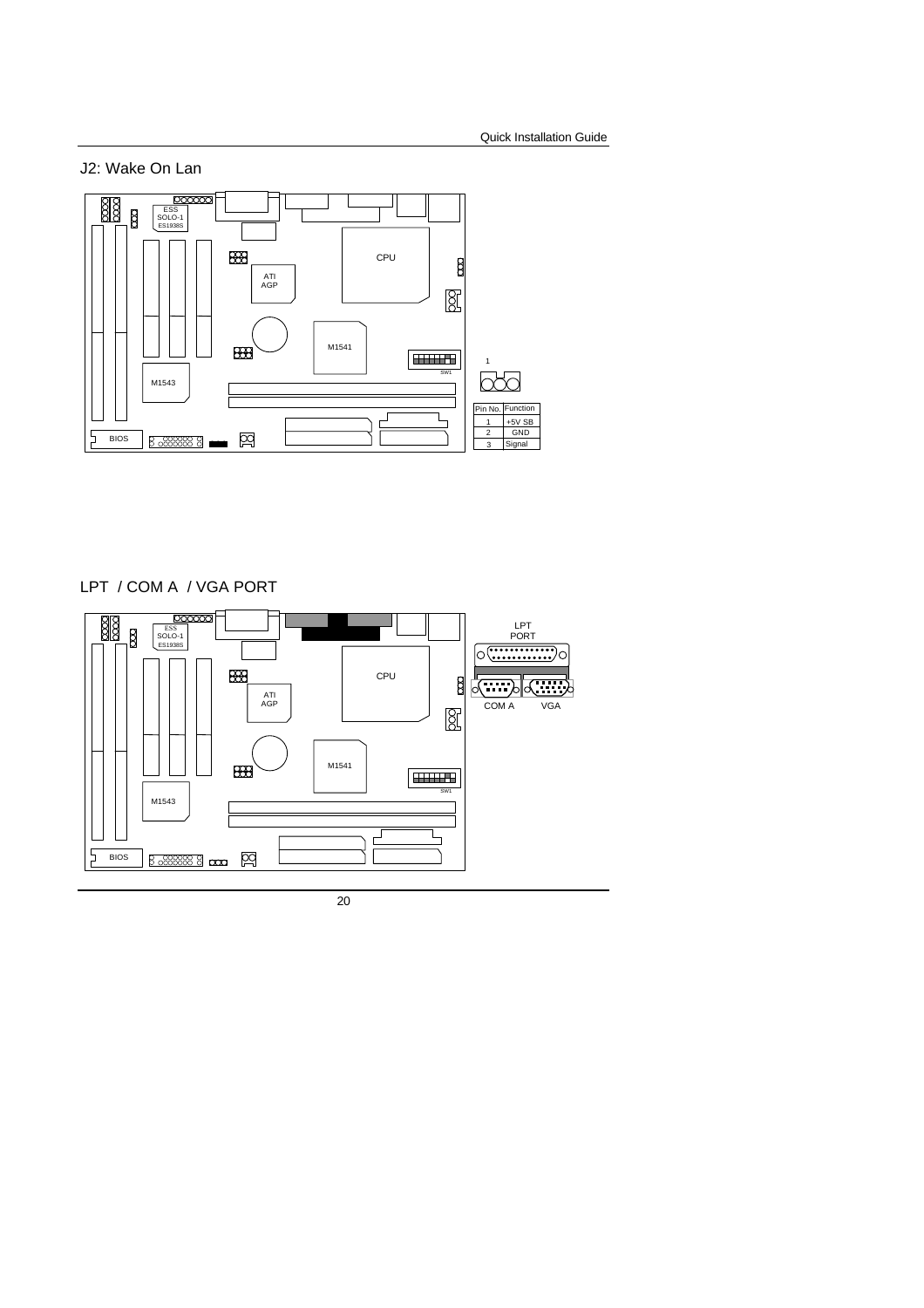USB : USB Port



COM B : COM B PORT

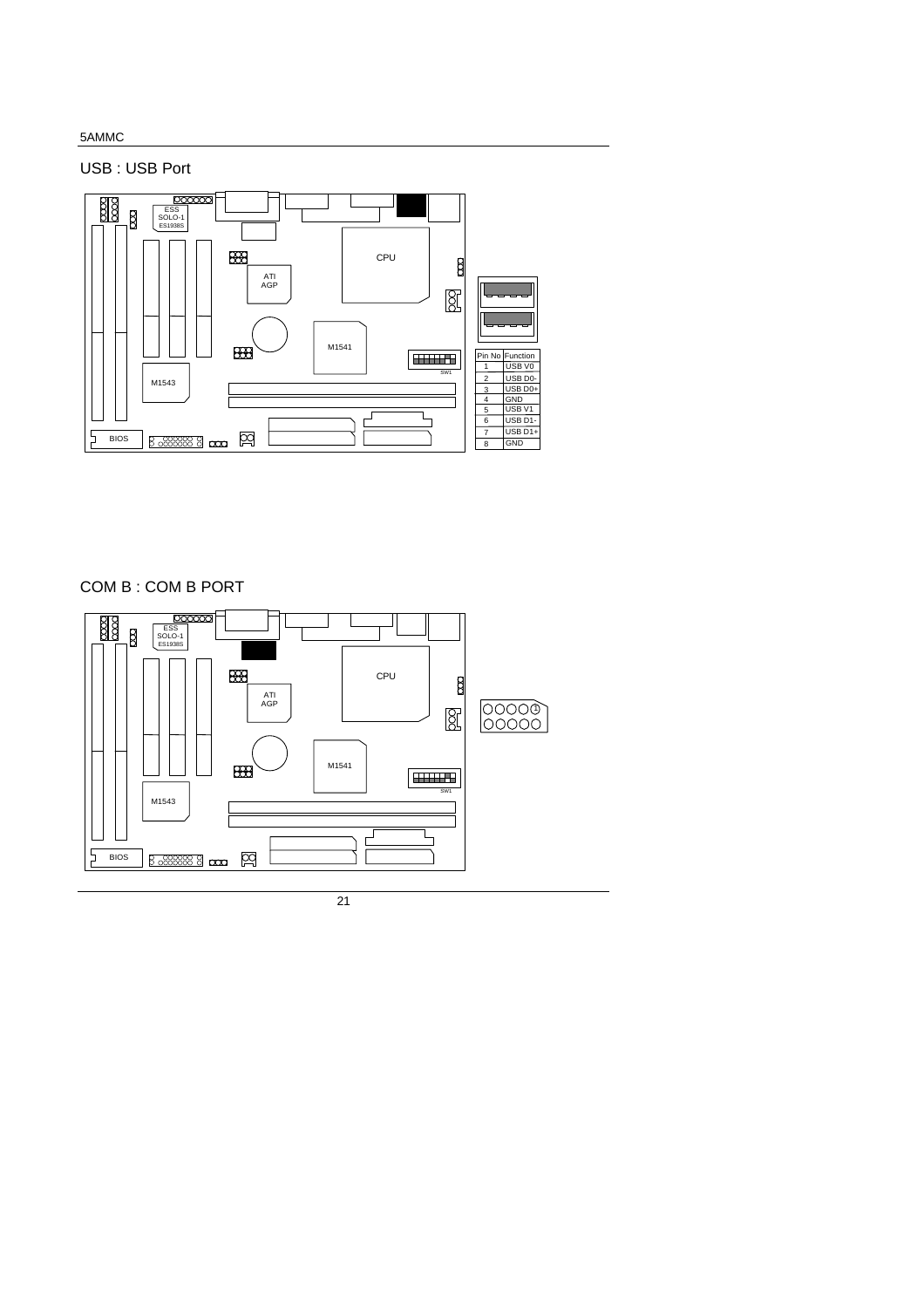

FLOPPY : FLOPPY PORT

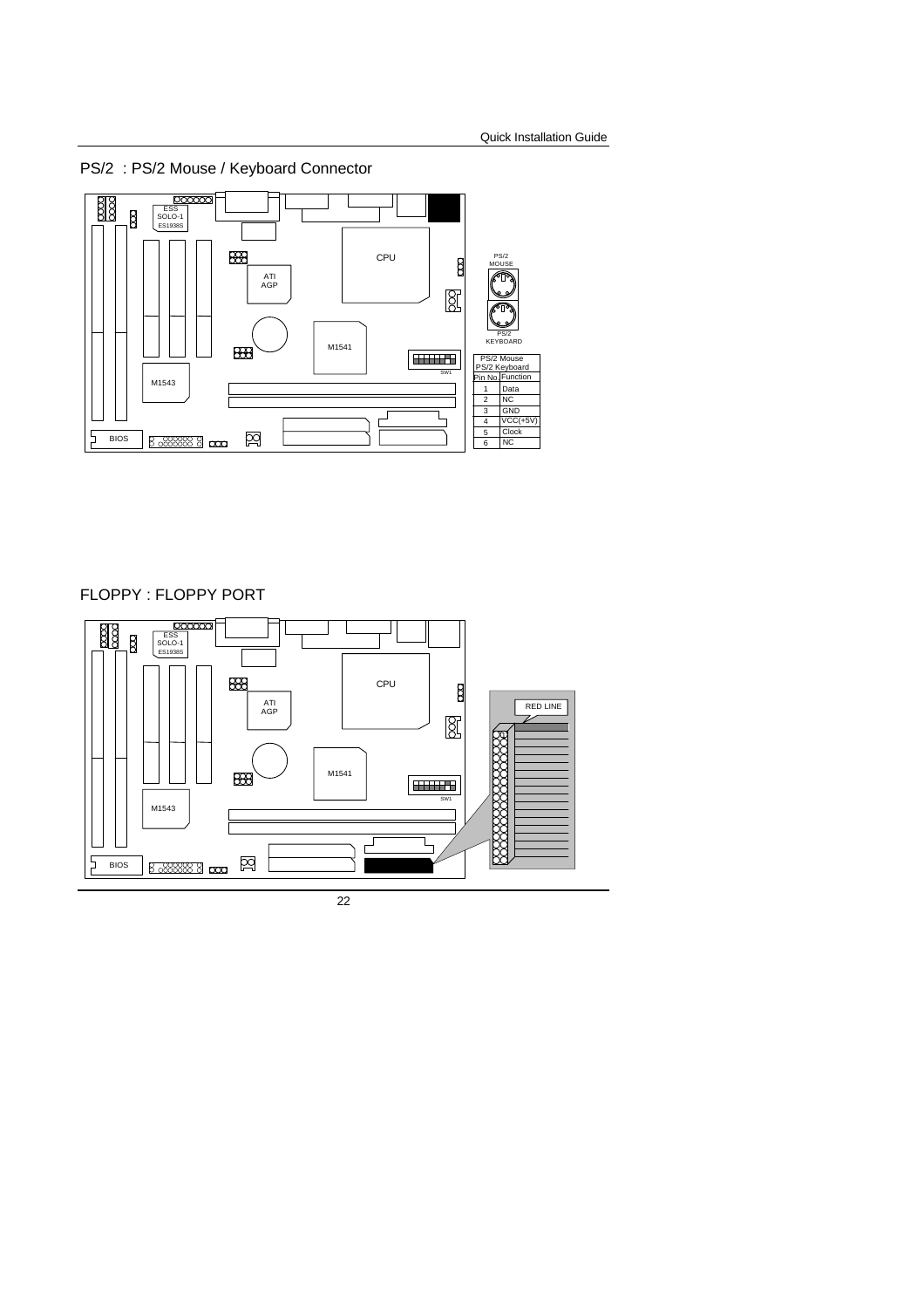### IDE 1 : For Primary IDE port



IDE 2 : For Secon dary IDE port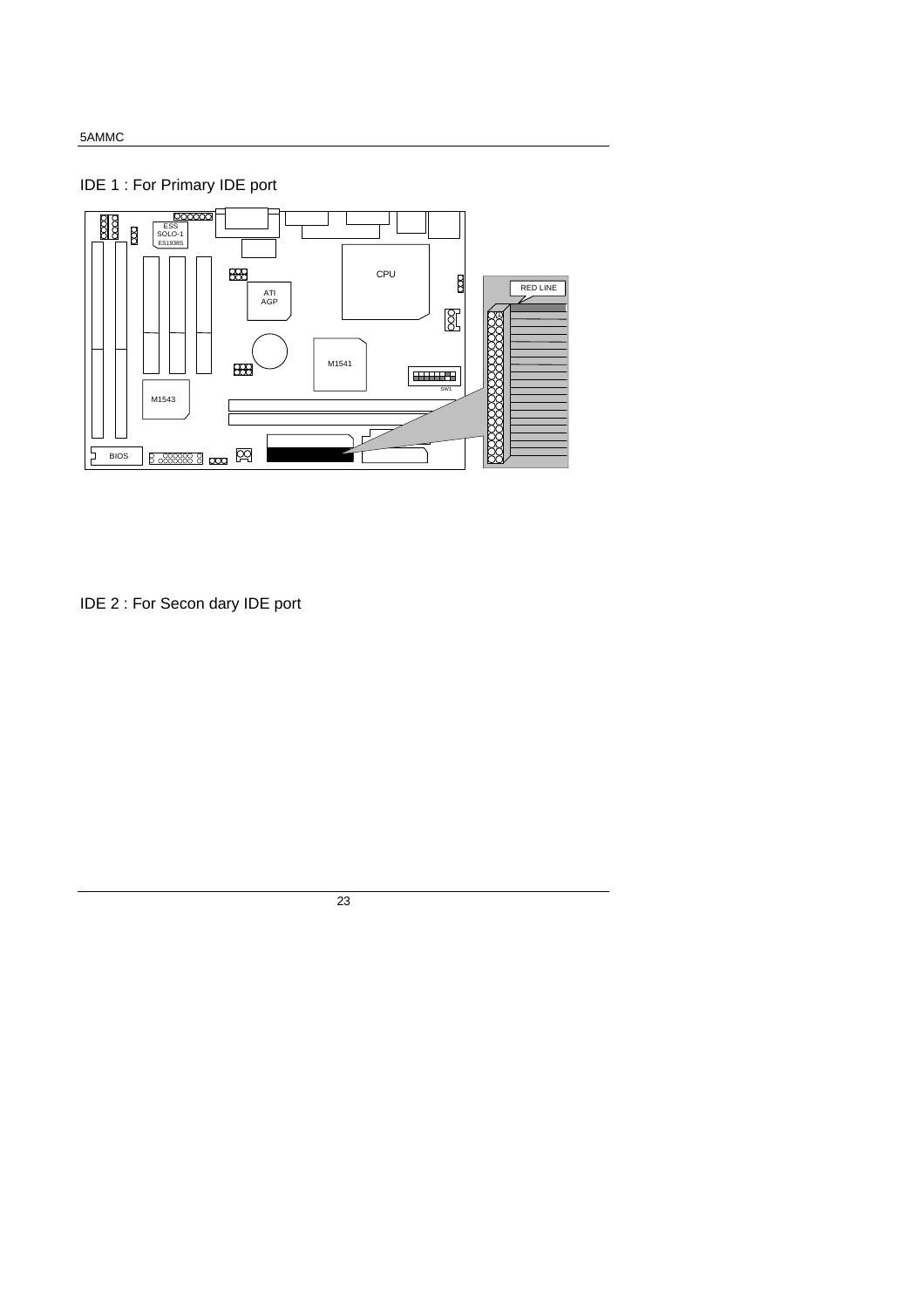

### GAME & AUDIO PORT (External)



J3 : GAME & AUDIO Connector (Internal) (Optional)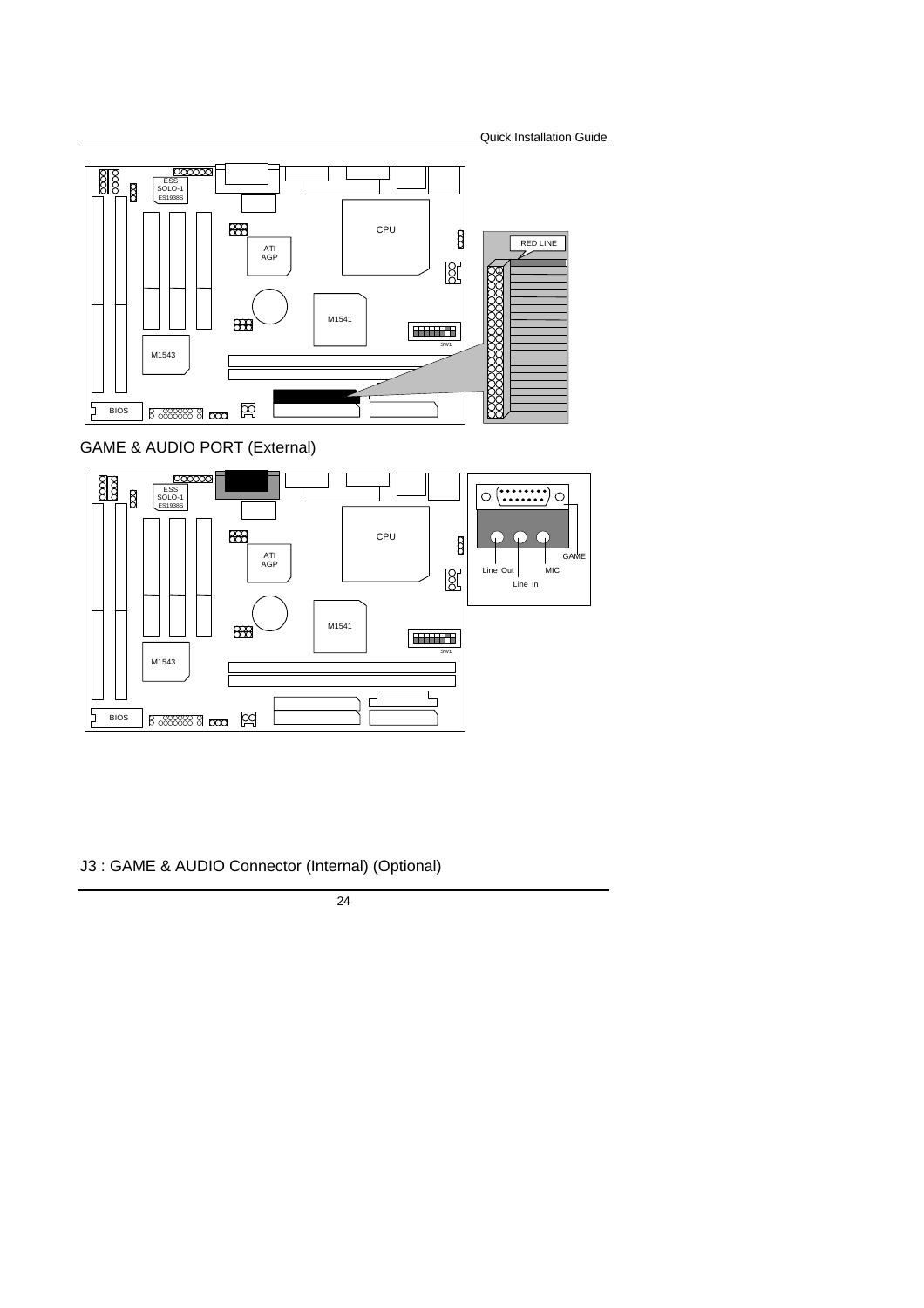

JP4 : Keyboard Power On Select



JP5 : Onboard AGP Function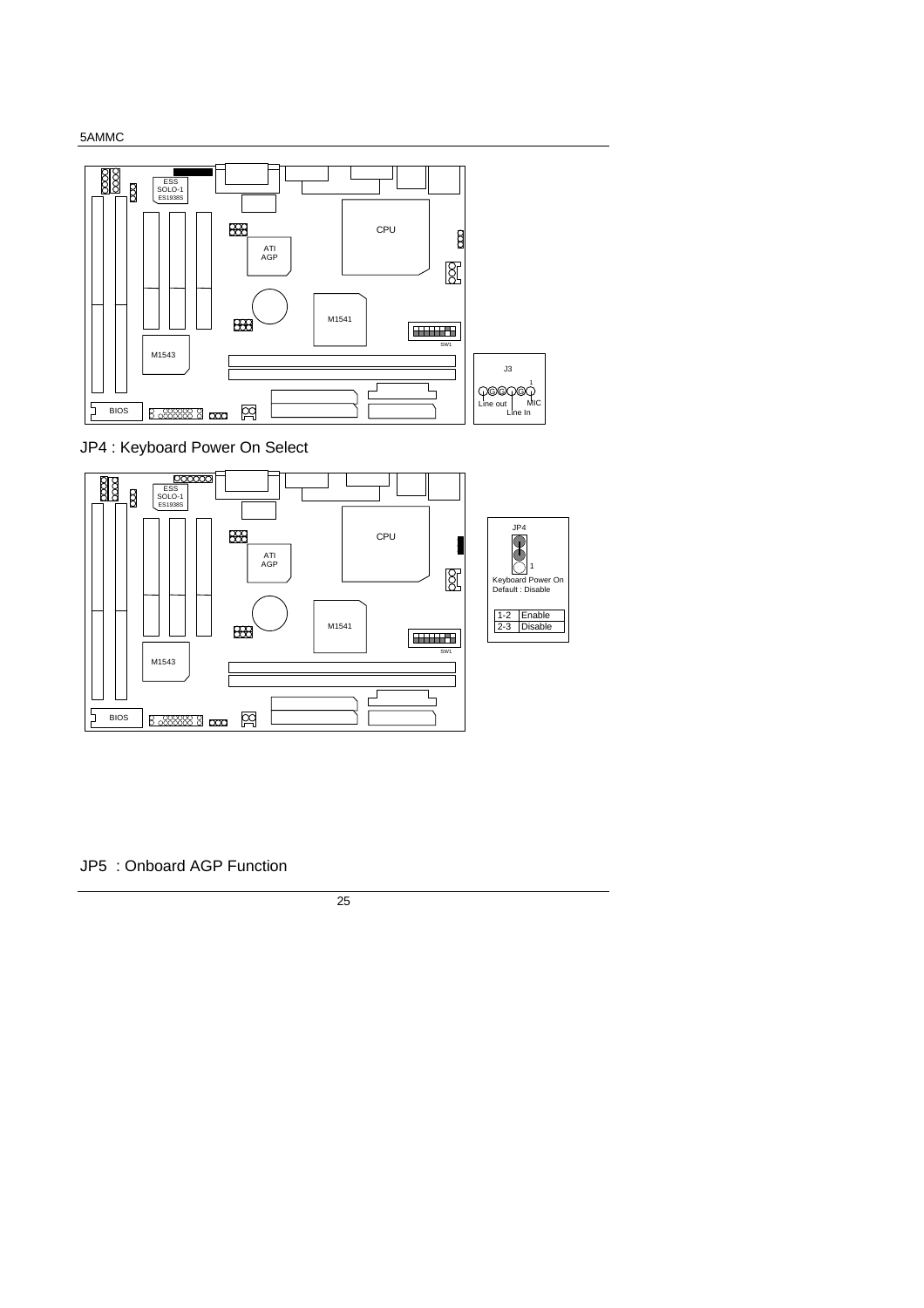

JP6 : Release Onboard VGA from occupying IRQ Resource (It is not to enable or disable Onboard VGA Function.)

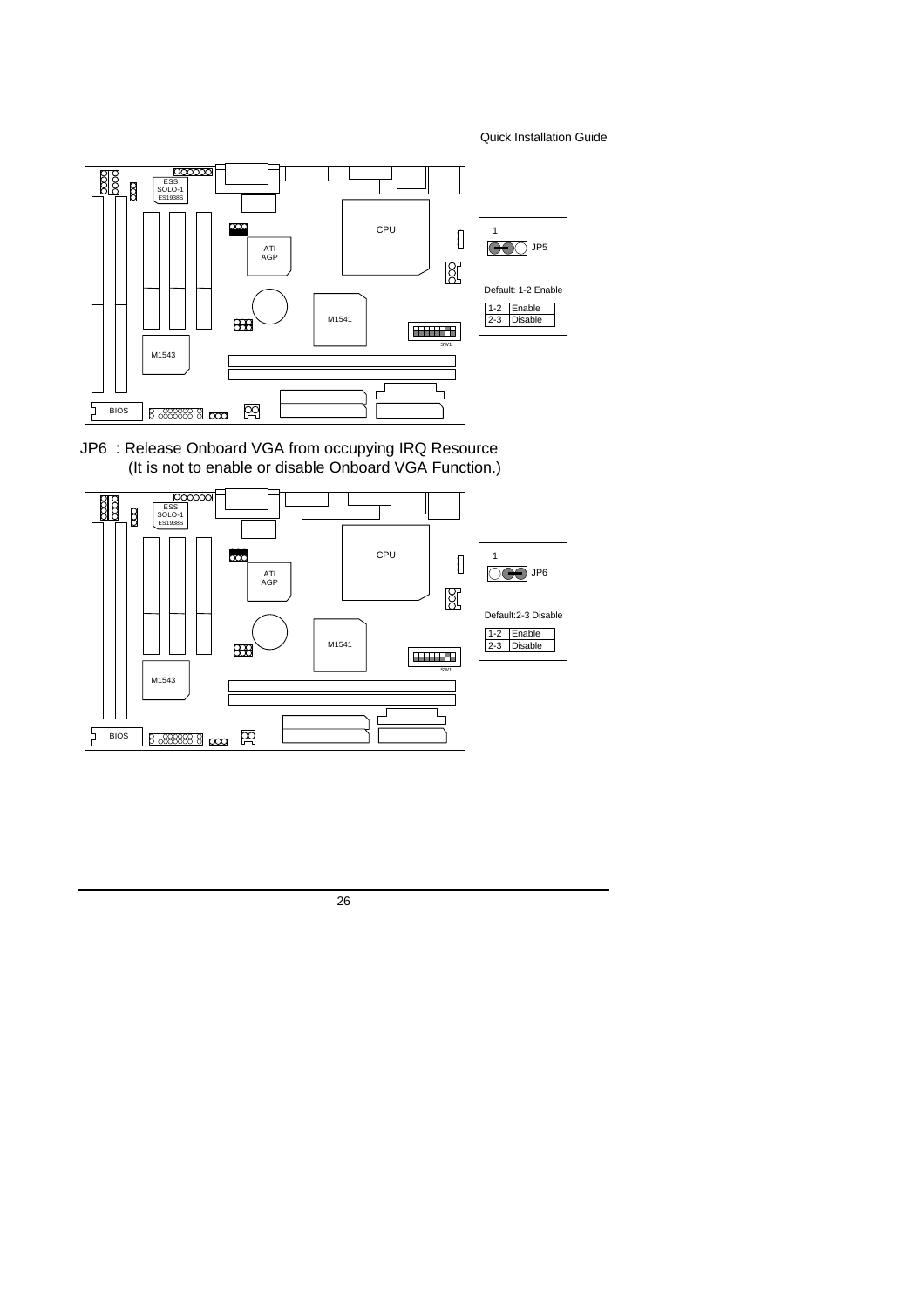JP3 : Onboard Audio Function



J9/J4 : CD Audio Line-in Connector



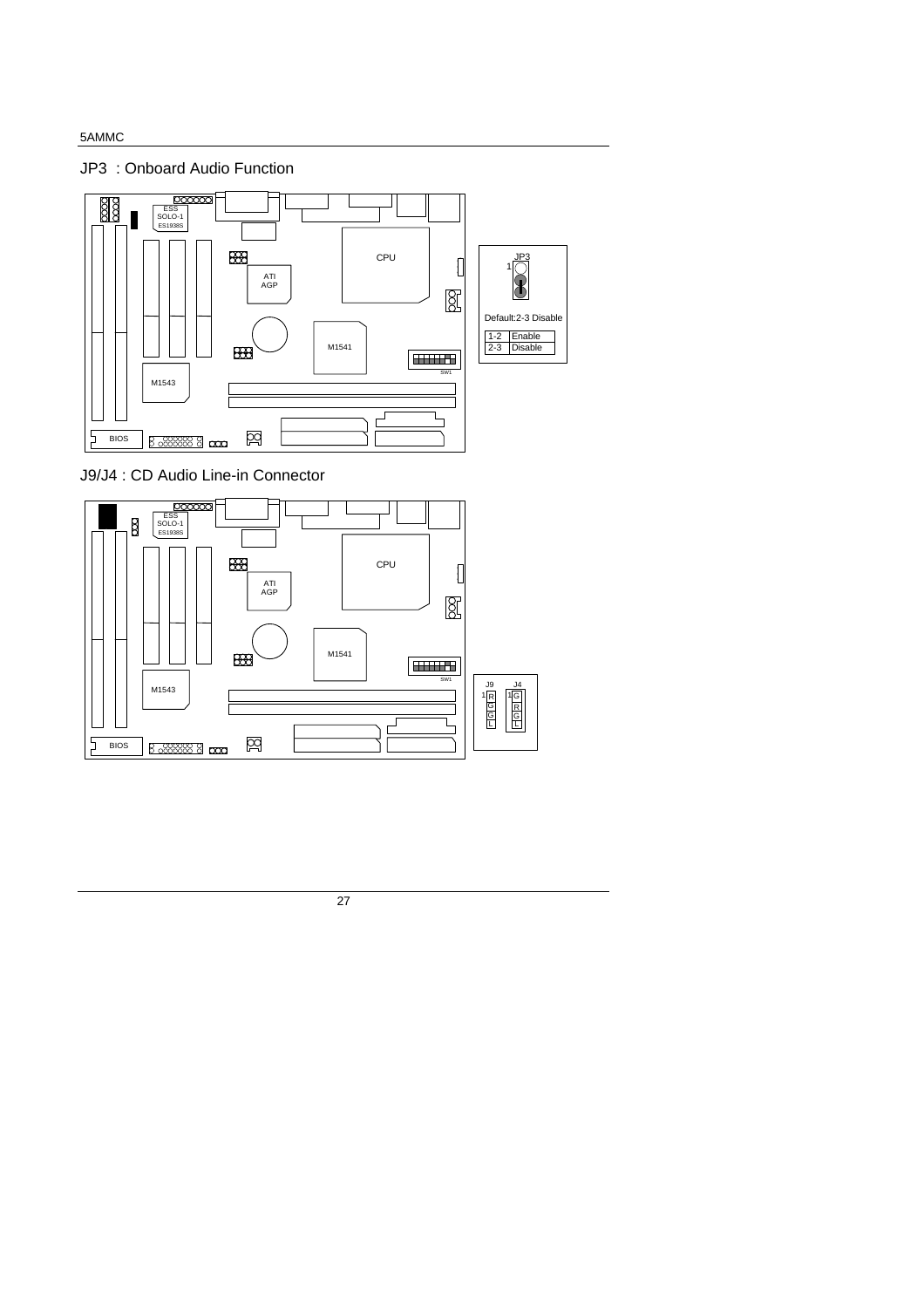



BAT1 : For Battry



Danger of explosion if battery is incorrectly replaced.<br>Replace only with the same or equivalent type recommended by the manufacturer.<br>Dispose of used batteries according to the manufacturer's instructions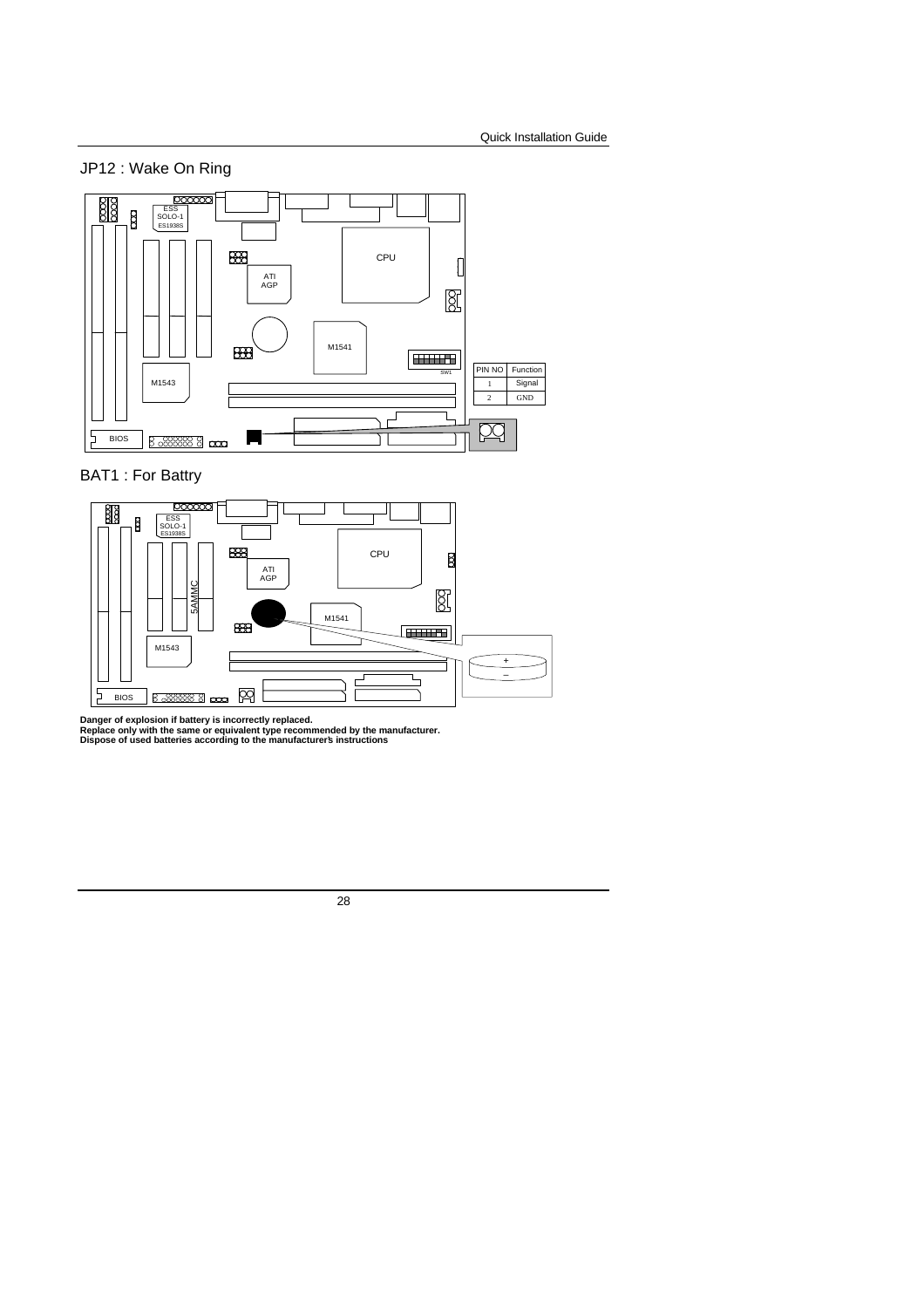### **III. Top Performance Test Setting:**

Users have to modify the value for each item in chipset features as follow

| ( 2ньккоив)<br><b>BIUS</b><br><b>CHIPSET FEATURES SETUP</b><br>AWARD SOFTWARE, INC.                                                                                                                                                                                                                                                                                                                                                                                                                                    |                                                                                                                                                                          |  |  |  |  |  |  |  |
|------------------------------------------------------------------------------------------------------------------------------------------------------------------------------------------------------------------------------------------------------------------------------------------------------------------------------------------------------------------------------------------------------------------------------------------------------------------------------------------------------------------------|--------------------------------------------------------------------------------------------------------------------------------------------------------------------------|--|--|--|--|--|--|--|
| Enabled<br>Auto Configuration<br>Host Read DRAM Command Mode<br>Syn.<br>CLK2/4<br>AT Bus Clock<br>DRAM Timing<br>Fast<br><b>SDRAM CAS Latency</b><br>2<br>Pipelined Function<br>Enabled<br>Graphics Aperture Size<br>SDRAM Burst X-1-1-1-1-1-1-1<br>64 MB<br>Enabled<br>DRAM Data Integrity Mode<br>Disabled<br>Memory Hole At 15-16M<br>Disabled<br>Enabled<br>ISA Line Buffer<br>Passive Release<br>Enabled<br>Disabled<br>Delay Transaction<br>$2$ MB<br>Primary Frame Buffer<br><b>VGA Frame Buffer</b><br>Enabled | Auto Detect DIMM/PCI Clk Disabled<br>Spread Spectrum Committee<br><b>Disabled</b>                                                                                        |  |  |  |  |  |  |  |
| Data Merge<br>Enabled                                                                                                                                                                                                                                                                                                                                                                                                                                                                                                  | ESC<br>FFFFFF<br>FFF<br>++++ : Select Item<br>Quit<br>Help<br>Old Values<br>PU/PD/+/- : Modify<br>(Shift)F2:<br>Color<br>Defaults<br>Load BIOS<br>Load Setup<br>Defaults |  |  |  |  |  |  |  |

for top performance setting.

\*\* Each value of items as above depends on your hardware configuration : CPU, SDRAM , Cards , etc.

Please modify each value of items If your system does not work properly.